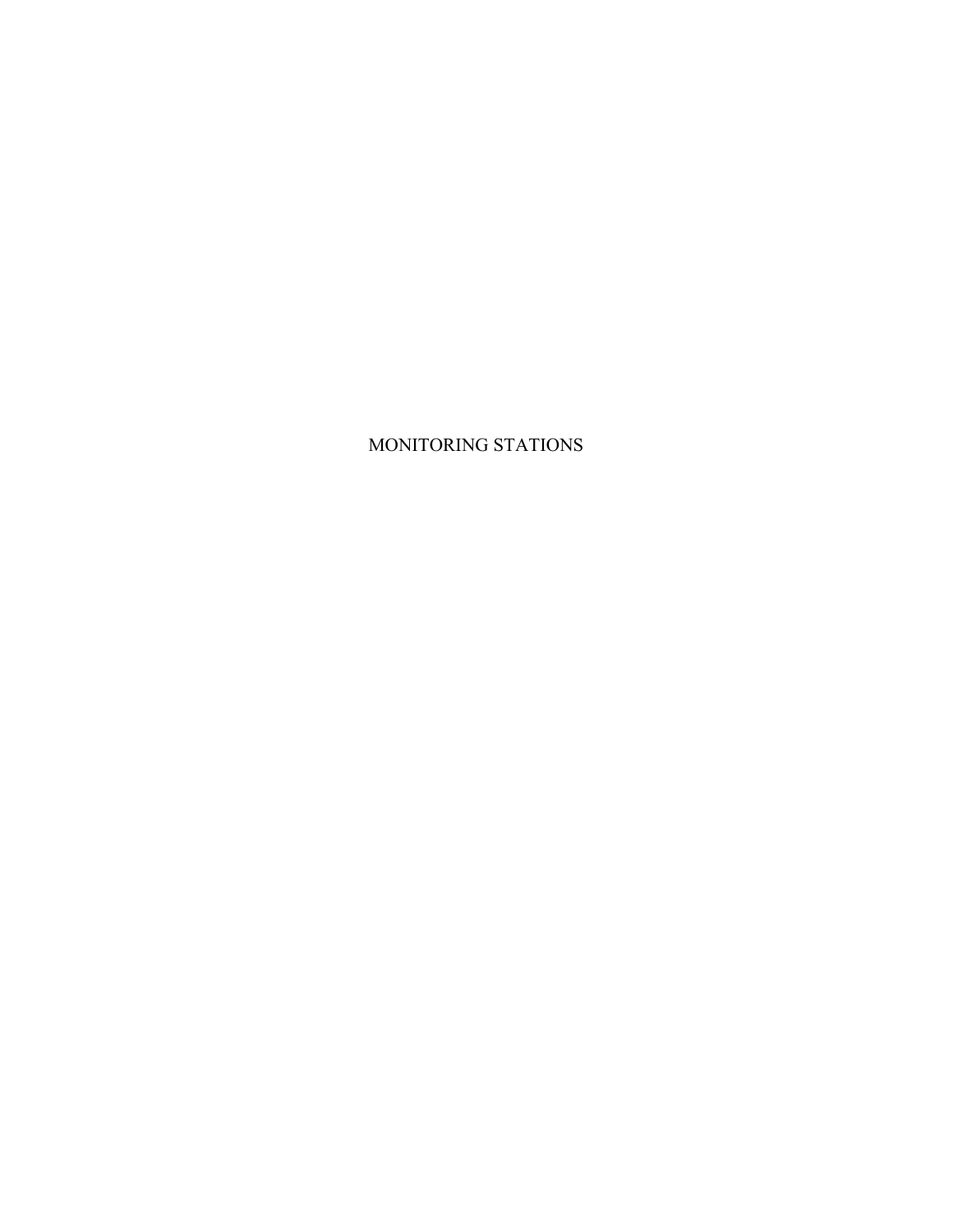#### Main Stream Monitoring Stations

### Monitoring Station SC10

This monitoring station on Stony Creek is located on the north side of Pa. State Route 31. SC11R1, SC14L1, SCR3, and SCR2 are the unnamed tributaries contributing to the analysis of this station. The following are the averages of the pollution load and flow of Stony Creek at this monitoring station. The percentage of each pollution value compared to the corresponding pollution value at Monitoring Station SC1 on Stony Creek north of Hooversville, is also given. The location of this station is shown on drawing 7119-6.

|                   |               | Percent of             |
|-------------------|---------------|------------------------|
|                   | Averages      | Monitoring Station SC1 |
| pH                | 6.7           |                        |
| Net Cold Acidity  | 0 PPD         | $0\%$                  |
| Net Hot Acidity   | 0 PPD         | $0\%$                  |
| Ferrous Iron      | 11 PPD        | 1.49%                  |
| <b>Total Iron</b> | 31 PPD        | $.70\%$                |
| Sulfate           | 2,291 PPD     | 1.19%                  |
| Hardness          | 6,332 PPD     | 3.08%                  |
| Flow              | 6,197,760 GPD | 3.88%                  |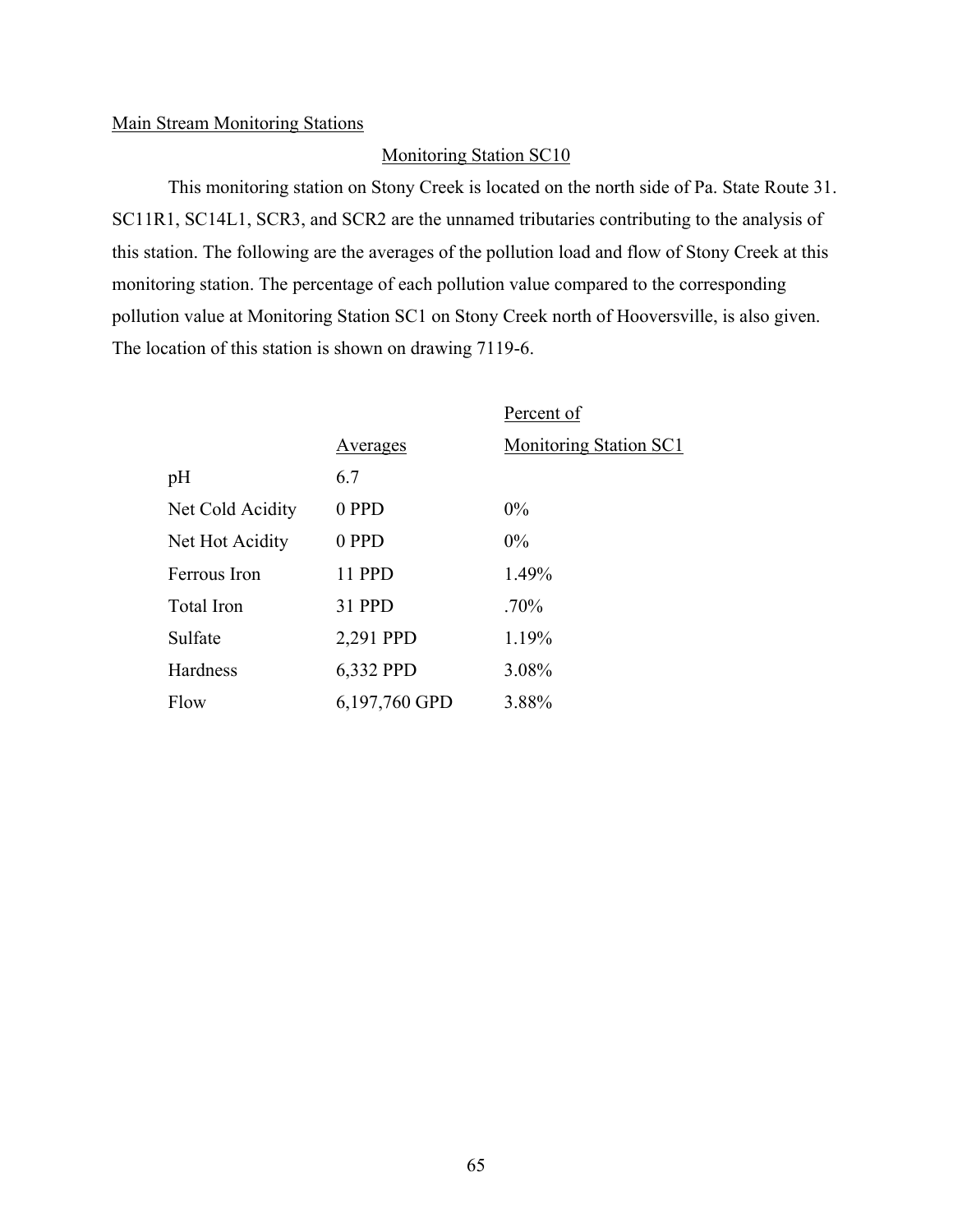## SL-179

## Water Sampling

# Data Monitoring Stations

|                                                                                                                                                                                          |                                                                                             |                                                                                                   |                                                                                       |                                                                                                       | Cold Acidity                                                                                                                                                                |                                                                                                               | <b>Hot Acidity</b>                                                                                                                                                                               |                                                                                                                                                                                                                                                        | Alkalinity                                                                                                                 |                                                                                                                                                             |
|------------------------------------------------------------------------------------------------------------------------------------------------------------------------------------------|---------------------------------------------------------------------------------------------|---------------------------------------------------------------------------------------------------|---------------------------------------------------------------------------------------|-------------------------------------------------------------------------------------------------------|-----------------------------------------------------------------------------------------------------------------------------------------------------------------------------|---------------------------------------------------------------------------------------------------------------|--------------------------------------------------------------------------------------------------------------------------------------------------------------------------------------------------|--------------------------------------------------------------------------------------------------------------------------------------------------------------------------------------------------------------------------------------------------------|----------------------------------------------------------------------------------------------------------------------------|-------------------------------------------------------------------------------------------------------------------------------------------------------------|
| Date                                                                                                                                                                                     |                                                                                             | <b>GPM</b>                                                                                        |                                                                                       | pH                                                                                                    | ppm                                                                                                                                                                         | ppd                                                                                                           | ppm                                                                                                                                                                                              | ppd                                                                                                                                                                                                                                                    | ppm                                                                                                                        | ppd                                                                                                                                                         |
| 04-04-72<br>05-03-72<br>$06 - 12 - 72$<br>$07 - 10 - 72$<br>$08 - 21 - 72$<br>09-18-72<br>$10-10-72$<br>$11 - 13 - 72$<br>$12 - 11 - 72$<br>$01 - 10 - 73$<br>02-08-73<br>$03 - 05 - 73$ |                                                                                             | 30,132<br>3,321<br>284<br>2,196<br>748<br>248<br>297<br>5,318<br>2,500<br>1,600<br>1,800<br>3,200 |                                                                                       | 6.3<br>6.6<br>7.6<br>7.2<br>7.7<br>6.7<br>6.3<br>5.7<br>5.8<br>7.0<br>7.2<br>6.4                      | 11<br>13<br>$\mathfrak{Z}$<br>$\overline{7}$<br>13<br>15<br>$\overline{\phantom{0}}$<br>$\overline{a}$<br>$\qquad \qquad \blacksquare$<br>$\sqrt{2}$<br>$\overline{3}$<br>8 | 3,984.00<br>518.94<br>10.24<br>184.77<br>122.51<br>44.71<br>38.46<br>64.90<br>307.71                          | $\overline{\phantom{0}}$<br>$\qquad \qquad \blacksquare$<br>$\overline{a}$<br>$\overline{\phantom{a}}$<br>$\overline{a}$<br>$\overline{a}$<br>$\overline{a}$<br>$\overline{a}$<br>$\blacksquare$ | $\overline{\phantom{0}}$<br>$\overline{\phantom{0}}$<br>$\overline{\phantom{0}}$<br>$\overline{\phantom{0}}$<br>$\overline{\phantom{0}}$<br>$\overline{a}$<br>$\overline{\phantom{a}}$<br>$\overline{\phantom{0}}$<br>$\overline{a}$<br>$\overline{a}$ | 26<br>34<br>80<br>62<br>80<br>83<br>80<br>51<br>32<br>56<br>33<br>60                                                       | 9,417.00<br>1,357.00<br>273.09<br>1,637.00<br>753.89<br>247.42<br>285.60<br>3,260.00<br>961.60<br>1,076.90<br>714.00<br>2,308.00                            |
| Average                                                                                                                                                                                  |                                                                                             | 4,304                                                                                             |                                                                                       | 6.7                                                                                                   | 8.33                                                                                                                                                                        | 586.25                                                                                                        |                                                                                                                                                                                                  | $\overline{\phantom{0}}$                                                                                                                                                                                                                               | 56.42                                                                                                                      | 1,858.00                                                                                                                                                    |
| Ferrous Iron                                                                                                                                                                             |                                                                                             |                                                                                                   | <b>Total Iron</b>                                                                     |                                                                                                       |                                                                                                                                                                             | Sulfate                                                                                                       |                                                                                                                                                                                                  |                                                                                                                                                                                                                                                        | Hardness                                                                                                                   |                                                                                                                                                             |
| ppm                                                                                                                                                                                      | ppd                                                                                         |                                                                                                   | ppm                                                                                   | ppd                                                                                                   |                                                                                                                                                                             | ppm                                                                                                           | ppd                                                                                                                                                                                              |                                                                                                                                                                                                                                                        | ppm                                                                                                                        | ppd                                                                                                                                                         |
| .16<br>.03<br>.02<br>.08<br>.10<br>.16<br>.10<br>.08<br>.08<br>.10<br>.70<br>1.30                                                                                                        | 57.95<br>1.20<br>.07<br>2.11<br>.94<br>.48<br>.36<br>5.11<br>2.40<br>1.92<br>15.15<br>50.00 |                                                                                                   | .21<br>.34<br>.50<br>.47<br>.54<br>1.18<br>1.80<br>.52<br>.78<br>1.50<br>1.50<br>3.60 | 76.06<br>13.57<br>1.71<br>12.41<br>5.09<br>3.52<br>6.43<br>33.24<br>23.44<br>28.85<br>32.46<br>138.47 |                                                                                                                                                                             | 33.00<br>36.50<br>144.00<br>60.00<br>176.00<br>226.00<br>128.00<br>56.00<br>62.00<br>106.00<br>34.00<br>26.00 | 11,952.00<br>14.57<br>491.57<br>1,584.00<br>1,659.00<br>673.70<br>456.90<br>3,580.00<br>1,863.00<br>2,038.40<br>736.00<br>1,000.00                                                               |                                                                                                                                                                                                                                                        | 84<br>116<br>252<br>156<br>224<br>252<br>216<br>152<br>120<br>$\overline{a}$<br>$\overline{\phantom{a}}$<br>$\overline{a}$ | 30,424.00<br>4,631.00<br>860.25<br>4,118.00<br>2,111.00<br>751.20<br>771.10<br>9,715.00<br>3,606.00<br>$\overline{\phantom{0}}$<br>$\overline{\phantom{0}}$ |
| .24                                                                                                                                                                                      | 11.47                                                                                       |                                                                                                   | 1.08                                                                                  | 31.27                                                                                                 |                                                                                                                                                                             | 90.63                                                                                                         | 2,291.00                                                                                                                                                                                         |                                                                                                                                                                                                                                                        | 174.67                                                                                                                     | 6,332.00                                                                                                                                                    |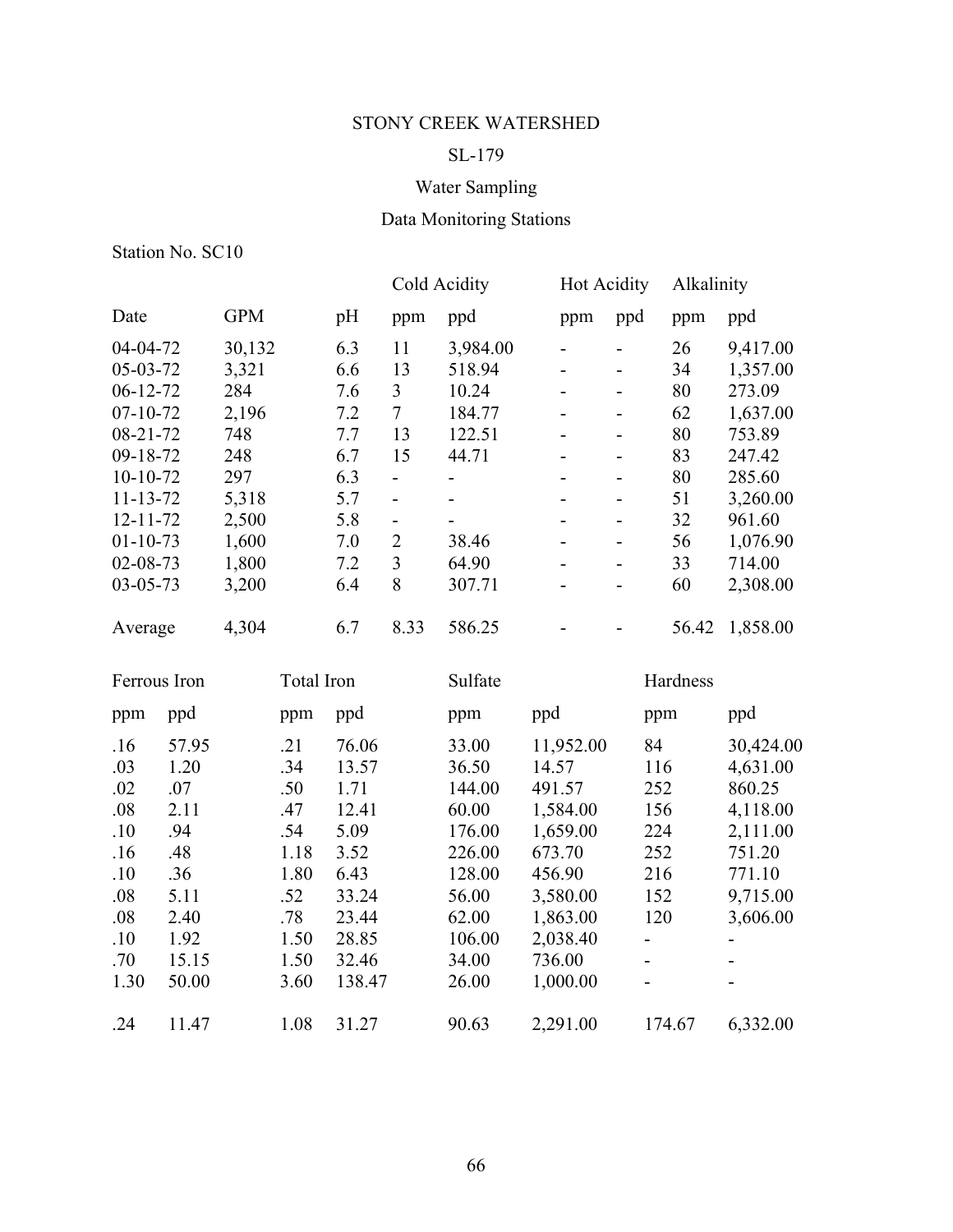### Monitoring Station SC9

This monitoring station is located on Stony Creek east of L.R. 55053. The tributaries which contribute to the analysis of this station are SC13L2 unnamed, SC13L1 Reitz Creek, SC12L2 Downey Run, SCR1 unnamed, SC12L1 unnamed, SC9R1 Glades Creek, SC8R3 unnamed and SC8R2 unnamed along with those contributing to Monitoring Station SC10. The following are averages of the pollution load and flow of Stony Creek at this station. The percentage of each pollution value compared to the corresponding pollution value at Monitoring Station SC1 on Stony Creek north of Hooversville, is also given. The location of this station can be found on drawing 7119-6.

|                  |                | Percent of                    |
|------------------|----------------|-------------------------------|
|                  | Averages       | <b>Monitoring Station SC1</b> |
| pH               | 6.4            |                               |
| Net Cold Acidity | 0 PPD          | $0\%$                         |
| Net Hot Acidity  | 0 PPD          | $0\%$                         |
| Ferrous Iron     | <b>58 PPD</b>  | 7.56%                         |
| Total Iron       | <b>208 PPD</b> | 4.65%                         |
| Sulfate          | 31,506 PPD     | 16.36%                        |
| Hardness         | 34,605 PPD     | 16.81%                        |
| Flow             | 43,904,160 GPD | 27.51%                        |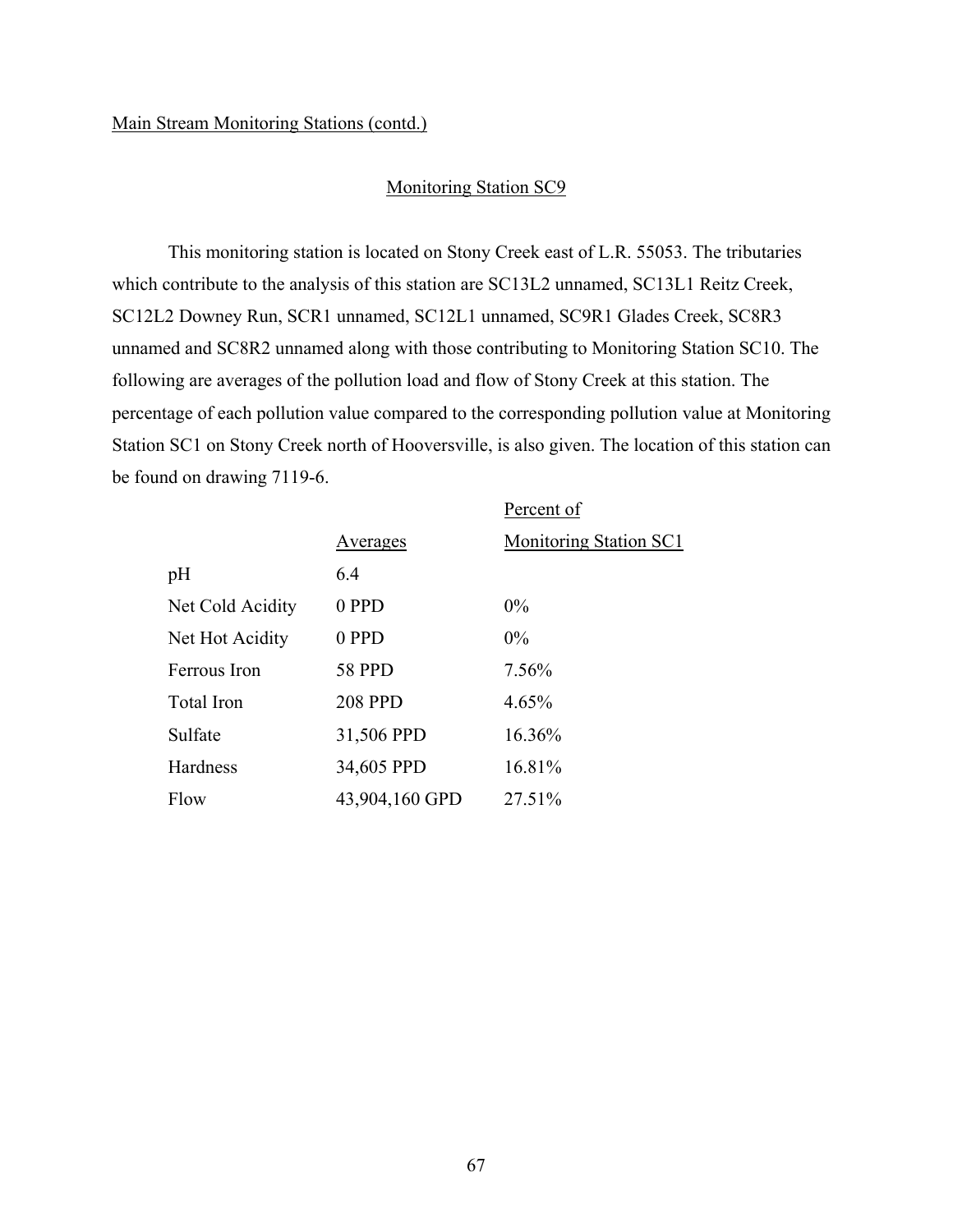## SL-179

# Water Sampling Data

# Monitoring Stations

|                |            |     | Cold Acidity   |           |       | <b>Hot Acidity</b> | Alkalinity |           |
|----------------|------------|-----|----------------|-----------|-------|--------------------|------------|-----------|
| Date           | <b>GPM</b> | pH  | ppm            | ppd       | ppm   | ppd                | ppm        | ppd       |
| 04-04-72       | 202,500    | 6.5 | 6              | 14,604.00 |       |                    | 12         | 29,209.00 |
| $05-03-72$     | 21,290     | 6.2 | 11             | 2,815.00  |       | -                  | 11         | 2,815.00  |
| $06-13-72$     | 5,363      | 7.1 | 3              | 193.39    |       |                    | 23         | 1,483.00  |
| $07 - 10 - 72$ | 18,761     | 7.6 | 5              | 1,128.00  |       |                    | 19         | 4,285.00  |
| $08 - 21 - 72$ | 4,428      | 6.4 | 15             | 798.00    |       |                    | 42         | 2,235.00  |
| $09-13-72$     | 1,778      | 6.7 | 18             | 384.69    |       |                    | 43         | 918.98    |
| $10-10-72$     | 2,948      | 6.1 | -              |           | 40    | 1,417.00 37        |            | 1,311.00  |
| $11 - 13 - 72$ | 19,699     | 5.6 | -              |           |       |                    | 25         | 5,920.00  |
| $12 - 11 - 72$ | 20,000     | 5.4 | $\blacksquare$ |           | 4     | 961.608            |            | 1,923.00  |
| $01 - 10 - 73$ | 7,100      | 6.4 | $\overline{2}$ | 170.68    |       |                    | 10         | 853.40    |
| $02 - 08 - 73$ | 22,000     | 6.7 | 2              | 529.00    |       |                    | 10         | 2,644.00  |
| $03 - 05 - 73$ | 40,000     | 6.4 | 6              | 2,885.00  |       |                    | 11         | 5,289,00  |
| Average        | 30,489     | 6.4 | 7.56           | 2,612.00  | 14.67 | 792.87 20.92       |            | 4,907.00  |

| Ferrous Iron |        | Total Iron |        | Sulfate |         | Hardness                     |         |
|--------------|--------|------------|--------|---------|---------|------------------------------|---------|
| ppm          | ppd    | ppm        | ppd    | ppm     | ppd     | ppm                          | ppd     |
| .13          | 316.43 | .20        | 486.81 | 47      | 114,400 | 72                           | 175,252 |
| .03          | 7.68   | .36        | 92.13  | 55      | 14,075  | 88                           | 22,520  |
| .06          | 3.87   | .33        | 21.27  | 116     | 7,478   | 152                          | 9,798   |
| .06          | 13.53  | .45        | 101.48 | 84      | 13,942  | 124                          | 27,963  |
| .03          | 1.60   | .30        | 15.97  | 216     | 11,497  | 200                          | 10,645  |
| .06          | 1.28   | 6.16       | 131.65 | 220     | 4,702   | 280                          | 5,984   |
| .06          | 2.13   | .21        | 7.44   | 120     | 4,252   | 164                          | 5,811   |
| .02          | 4.74   | .39        | 92.34  | 46      | 10,892  | 104                          | 24,625  |
| .10          | 24.04  | 2.76       | 663.50 | 72      | 17,308  | 120                          | 28,848  |
| .50          | 42.67  | 1.30       | 110.94 | 106     | 9,046   |                              |         |
| .50          | 132.00 | .90        | 238.00 | 62      | 16,395  | $\qquad \qquad \blacksquare$ |         |
| .30          | 144.24 | 1.10       | 528.88 | 48      | 23,078  |                              |         |
| .15          | 57.85  | 1.21       | 207.53 | 99.33   | 31,506  | 144.89                       | 34,605  |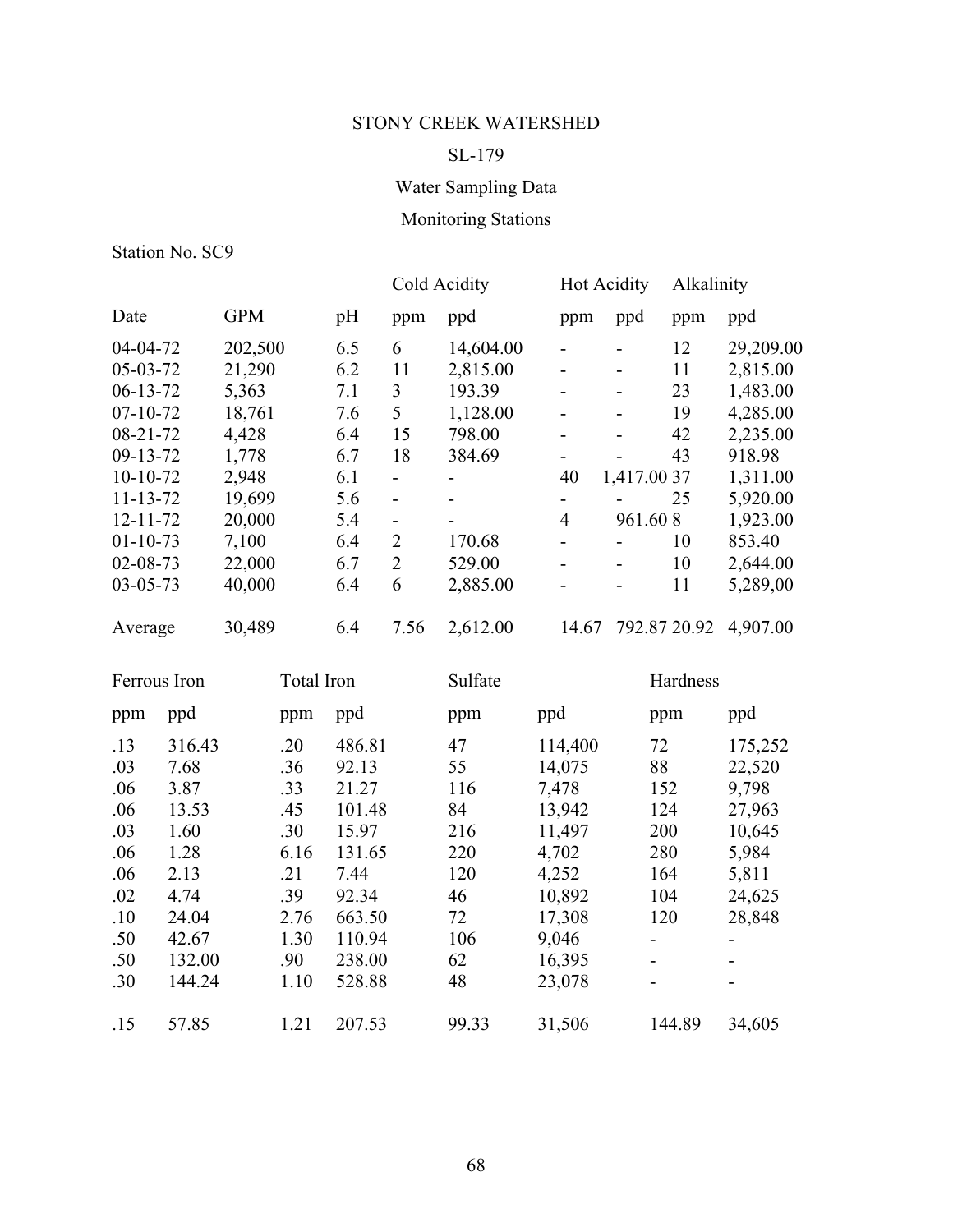#### Monitoring Station SC8

This monitoring station on Stony Creek is located south of the bridge crossed upon entering the town of Shanksville on L.R. 55160. The tributaries which influence the analysis of this station are SC11L2 Glade Church Run, SC8R1 unnamed, SC11L1 unnamed, and SC10L1 Rhoads Creek along with those contributing to previously described monitoring stations. The following are averages of the pollution load and flow of Stony Creek at this station. The percentage of each pollution value, compared to the corresponding value at Monitoring Station SC1 on Stony Creek north of Hooversville, is also given. The location of this station can be found on drawing 7119-6.

|                  |                 | Percent of                    |
|------------------|-----------------|-------------------------------|
|                  | <u>Averages</u> | <b>Monitoring Station SCI</b> |
| pH               | 6.2             |                               |
| Net Cold Acidity | 0 PPD           | $0\%$                         |
| Net Hot Acidity  | 0 PPD           | $0\%$                         |
| Ferrous Iron     | 101 PPD         | 13.17%                        |
| Total Iron       | 263 PPD         | 5.89%                         |
| Sulfate          | 63,875 PPD      | 33.16%                        |
| Hardness         | 77,415 PPD      | 37.60%                        |
| Flow             | 77,771,520 GPD  | 48.73%                        |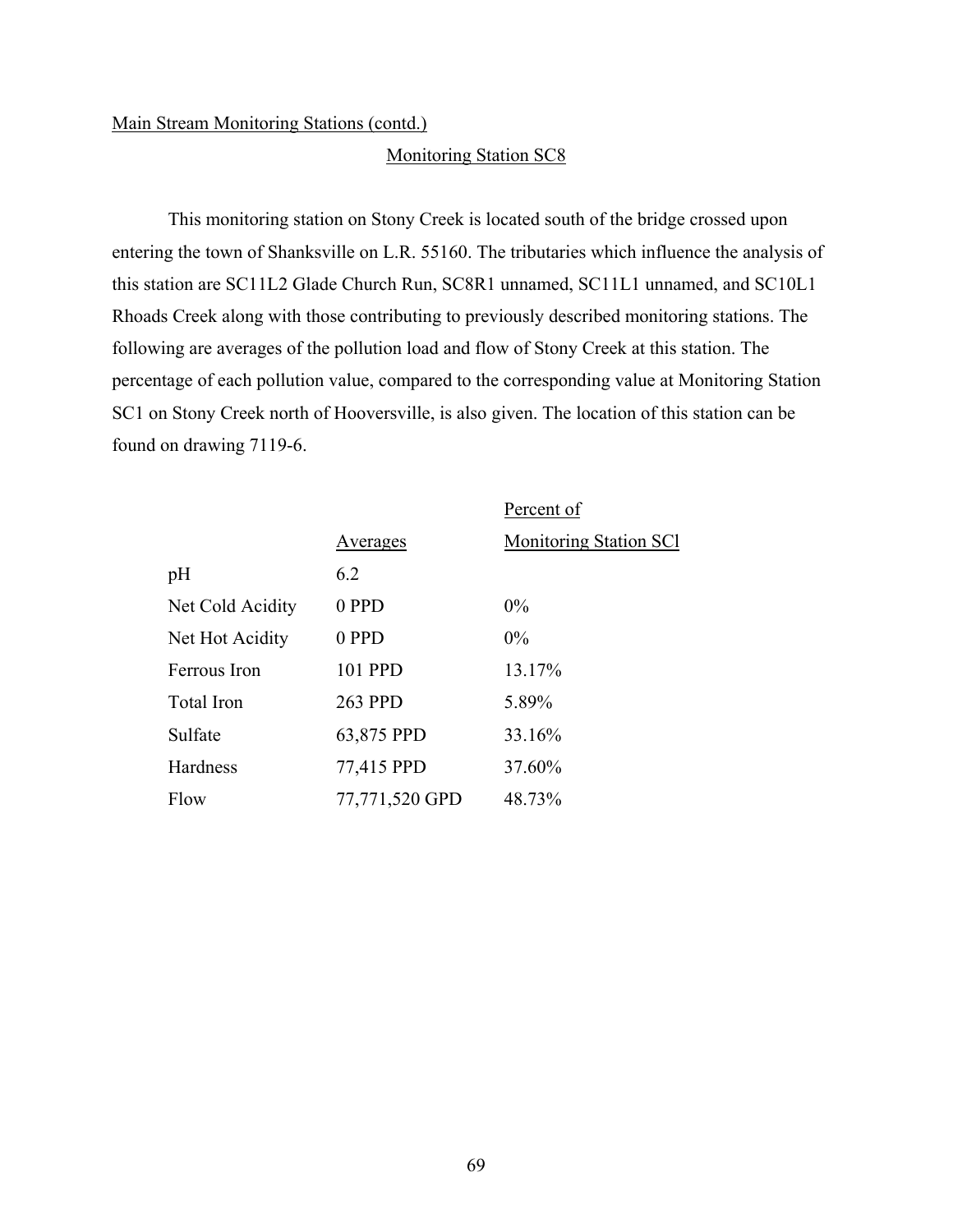## SL-179

# Water Sampling Data

# Monitoring Stations

|                |            |      | Cold Acidity   |           | <b>Hot Acidity</b> |       | Alkalinity     |       |
|----------------|------------|------|----------------|-----------|--------------------|-------|----------------|-------|
| Date           | <b>GPM</b> | pH   | ppm            | ppd       | ppm                | ppd   | ppm            | ppd   |
| 04-04-72       | 134,685    | 6.0  | $\overline{4}$ | 6,476.00  |                    |       | 4              | 6,476 |
| $05 - 02 - 72$ |            | 6.60 | 5              |           |                    |       | 5              |       |
| $06-19-72$     | 24,572     | 7.40 | $\overline{2}$ | 590.71    |                    |       | 12             | 3,544 |
| $07 - 18 - 72$ | 39,677     | 7.10 | 7              | 3,338.00  |                    |       | 15             | 7,154 |
| $08 - 21 - 72$ | 10,949     | 7.50 | 13             | 1,711.00  |                    |       | 17             | 2,237 |
| $09 - 13 - 72$ | 9,189      | 6.55 | 9              | 994.07    |                    |       | 15             | 1,657 |
| $10-10-72$     | 38,808     | 5.8  | $\blacksquare$ |           | 3                  | 1,399 | 12             | 5,598 |
| $11 - 13 - 72$ | 35,705     | 5.4  | -              |           |                    |       | 10             | 4,292 |
| $12 - 11 - 72$ | 40,000     | 5.1  |                |           | 3                  | 1,442 | 14             | 6,731 |
| $01 - 10 - 73$ | 32,500     | 5.8  | $\overline{2}$ | 781.00    |                    |       | 4              | 1,563 |
| $02 - 08 - 73$ | 66,000     | 6.3  | $\overline{2}$ | 1,587.00  |                    |       | $\overline{4}$ | 3,173 |
| $03 - 05 - 73$ | 162,000    | 5.2  | 7              | 13,631.00 |                    |       | 3              | 5,842 |
| Average        | 54,008     | 6.2  | 5.67           | 3,639.00  | $\overline{2}$     | 947   | 9.58           | 4,388 |

| Ferrous Iron |        | Total Iron |          | Sulfate |         | Hardness |         |
|--------------|--------|------------|----------|---------|---------|----------|---------|
| ppm          | ppd    | ppm        | ppd      | ppm     | ppd     | ppm      | ppd     |
| .06          | 97.13  | .18        | 291.40   | 68      | 110,086 | 116      | 187,794 |
| .08          |        | .26        |          | 80      |         | 124      |         |
| .06          | 17.72  | .30        | 88.61    | 160     | 47,257  | 168      | 49,620  |
| .02          | 9.54   | .20        | 95.38    | 176     | 83,937  | 188      | 89,660  |
| .03          | 3.95   | .32        | 42.11    | 286     | 37,640  | 256      | 33,691  |
| .03          | 3.31   | .20        | 22.09    | 290     | 32,031  | 296      | 32,694  |
| .03          | 14.00  | .14        | 65.31    | 172     | 80,233  | 256      | 119,417 |
| .03          | 12.88  | .30        | 128.75   | 106     | 45,492  | 136      | 58,367  |
| .03          | 14.42  | .50        | 240.40   | 78      | 37,502  | 100      | 48,080  |
| .30          | 117.20 | .40        | 156.30   | 100     | 39,065  | -        |         |
| .30          | 238.00 | .50        | 397.00   | 62      | 49,186  |          |         |
| .30          | 584.17 | .70        | 1,363.00 | 7.2     | 140,201 |          |         |
| .11          | 101.12 | .33        | 262.76   | 137.50  | 63,875  | 182.22   | 77,415  |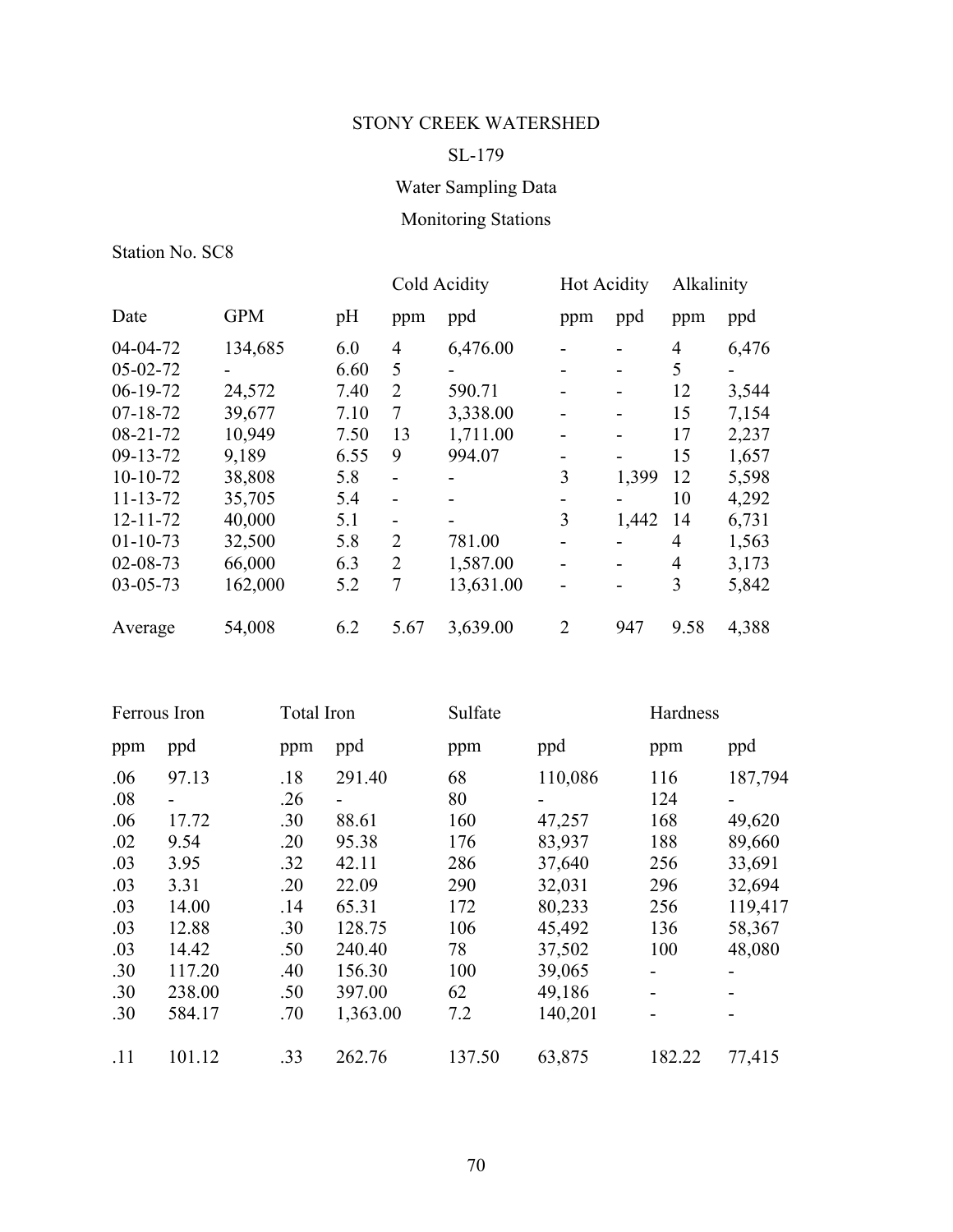#### Monitoring Station SC7

This monitoring station on Stony Creek is located north of the covered bridge on Route T565. The tributaries which influence the analysis of this station are SC7R1 Schrock Run, SC9L1 unnamed, and SC8L1 unnamed, along with those contributing to previously described monitoring stations. The following are averages of the pollution load and flow of Stony Creek at this station. The percentage of each pollution value compared to the corresponding pollution value at Monitoring Station SC1 north of Hooversville, is also given. The location of this station can be found on drawing 7119-6.

|                  |                 | Percent of                    |
|------------------|-----------------|-------------------------------|
|                  | <b>Averages</b> | <b>Monitoring Station SC1</b> |
| pH               | 6.3             |                               |
| Net Cold Acidity | 0 PPD           | $0\%$                         |
| Net Hot Acidity  | 0 PPD           | $0\%$                         |
| Ferrous Iron     | 120 PPD         | 15.65%                        |
| Total Iron       | 553 PPD         | 12.38%                        |
| Sulfate          | 67,427 PPD      | 35.00%                        |
| Hardness         | 78,408 PPD      | 38.08%                        |
| Flow             | 84,643,200 GPD  | 53.03%                        |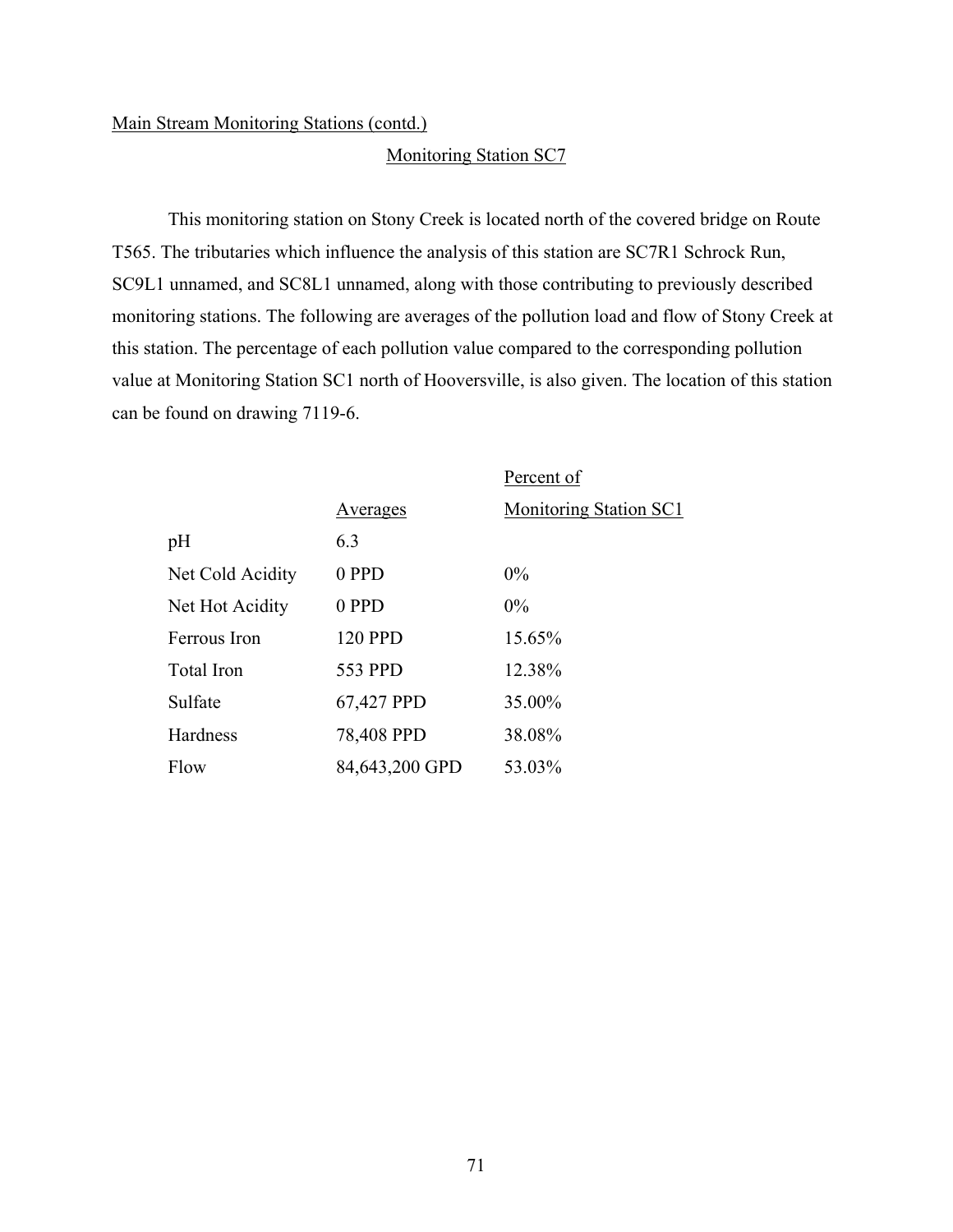# SL-179

# Water Sampling Data

# Monitoring Stations

|                |            |     | Cold Acidity             |         | <b>Hot Acidity</b> |       | Alkalinity     |        |
|----------------|------------|-----|--------------------------|---------|--------------------|-------|----------------|--------|
| Date           | <b>GPM</b> | pH  | ppm                      | ppd     | ppm                | ppd   | ppm            | ppd    |
| $04 - 04 - 72$ | 173,520    | 7.1 | 4                        | 8,343   |                    |       | 14             | 29,200 |
| 05-02-72       | 47,714     | 6.0 | 5                        | 2,868   |                    |       | $\overline{4}$ | 2,294  |
| $06 - 13 - 72$ | 19,830     | 6.5 | 5                        | 1,192   |                    |       | 10             | 2,384  |
| $07 - 18 - 72$ | 25,659     | 7.3 | $\overline{7}$           | 2,159   | -                  |       | 12             | 3,701  |
| 08-16-72       | 9,657      | 7.7 | 11                       | 1,277   |                    |       | 23             | 2,670  |
| 09-13-72       | 9,432      | 6.5 | 11                       | 1,247   | ۰                  |       | 15             | 1,701  |
| $10-10-72$     | 24,840     | 6.0 |                          |         | 8                  | 2,389 | 9              | 2,687  |
| $11 - 13 - 72$ | 52,200     | 5.4 | $\overline{\phantom{a}}$ |         | 6                  | 3,765 | 9              | 5,647  |
| $12 - 11 - 72$ | 97,000     | 5.0 |                          |         | 3                  | 3,498 | $\overline{4}$ | 4,664  |
| $01 - 09 - 73$ | 39,500     | 6.0 | $\overline{2}$           | 950     | -                  |       | 4              | 1,899  |
| $02 - 08 - 73$ | 75,000     | 6.4 | $\overline{2}$           | 1,803   |                    |       | 6              | 5,409  |
| $03 - 05 - 73$ | 131,000    | 6.2 | 4                        | 6,299   |                    |       | 7              | 11,022 |
| Average        | 58,780     | 6.3 | 5.67                     | 2,904   | 5.67               | 3,218 | 9.75           | 6,107  |
| Ferrous Iron   | Total Iron |     |                          | Sulfate |                    |       | Hardness       |        |
| ppd<br>ppm     | ppm        | ppd |                          | ppm     | ppd                | ppm   |                | ppd    |
|                |            |     |                          |         |                    |       |                |        |

| .01 | 20.86  | .19  | 396.29   | 58     | 120,971 | 92                       | 191,885 |
|-----|--------|------|----------|--------|---------|--------------------------|---------|
| .10 | 57.35  | .75  | 430.14   | 90     | 51,617  | 132                      | 75,705  |
| .02 | 4.77   | .85  | 202.60   | 156    | 37,184  | 192                      | 45,764  |
| .02 | 6.16   | .67  | 206.64   | 206    | 63,535  | 192                      | 59,217  |
| .08 | 9.29   | 1.22 | 141.61   | 300    | 34,823  | 272                      | 31,573  |
| .06 | 6.80   | 1.31 | 148.52   | 290    | 32,878  | 312                      | 35,372  |
| .03 | 8.96   | .58  | 173.17   | 194    | 57,923  | 268                      | 80,019  |
| .03 | 18.82  | .58  | 363.92   | 120    | 75,293  | 148                      | 92,861  |
| .12 | 139.90 | .96  | 1,119.00 | 80     | 93,275  | 80                       | 93,275  |
| .70 | 332.40 | 1.40 | 664.70   | 150    | 71,219  | $\overline{\phantom{0}}$ |         |
| .40 | 361.00 | 1.00 | 902.00   | 72     | 64,908  | $\blacksquare$           |         |
| .30 | 472.39 | 1.20 | 1,890.00 | 67     | 105,500 | $\overline{\phantom{0}}$ |         |
|     |        |      |          |        |         |                          |         |
| .16 | 119.89 | .89  | 553.22   | 148.58 | 67,427  | 187.56                   | 78,408  |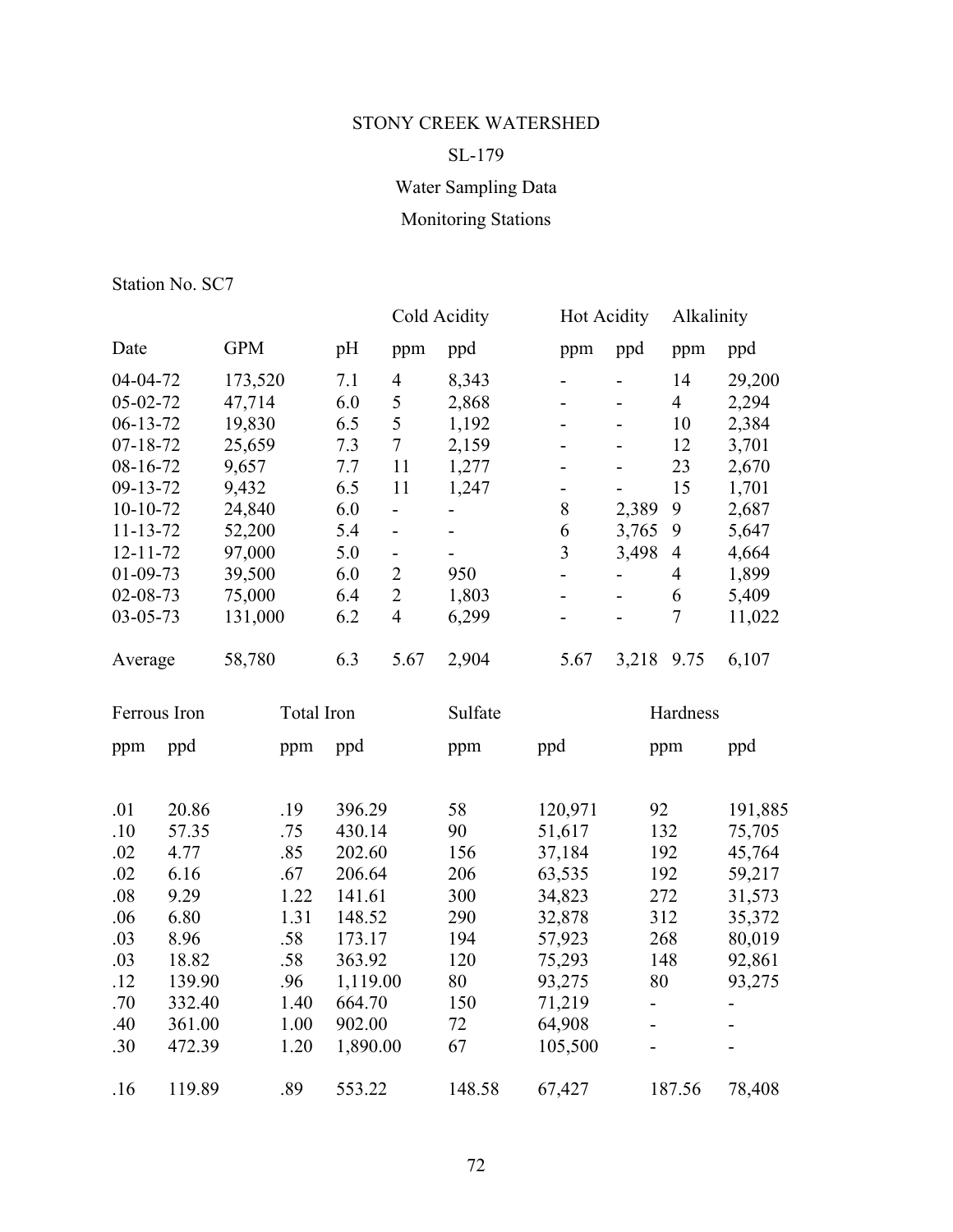#### Monitoring Station SC6

This monitoring station on Stony Creek is located just south of Wells Creek off L.R. 55075. It is the first station that is acid. The tributaries which influence the analysis of this station are SC6R1 Buck Run, SC5R1 unnamed, SC7L1 Grove Run and SC6L1 Lamberts Run, along with those contributing to previously described monitoring stations. The following are averages of the pollution load and flow of Stony Creek at this station. The percentage of each pollution value compared to the corresponding pollution value at Monitoring Station SC1 north of Hooversville, is also given. The location of this station can be found on drawing 7119-6.

|                   |                | Percent of              |
|-------------------|----------------|-------------------------|
|                   | Averages       | Monitoring Stations SC1 |
| pH                | 5.3            |                         |
| Net Cold Acidity  | 492 PPD        | 1.57%                   |
| Net Hot Acidity   | 233 PPD        | $.21\%$                 |
| Ferrous Iron      | <b>158 PPD</b> | 20.60%                  |
| <b>Total Iron</b> | 476 PPD        | 10.65%                  |
| Sulfate           | 78,181 PPD     | 40.59%                  |
| Hardness          | 109,803 PPD    | 53.33%                  |
| Flow              | 73,395,360 GPD | 45.99%                  |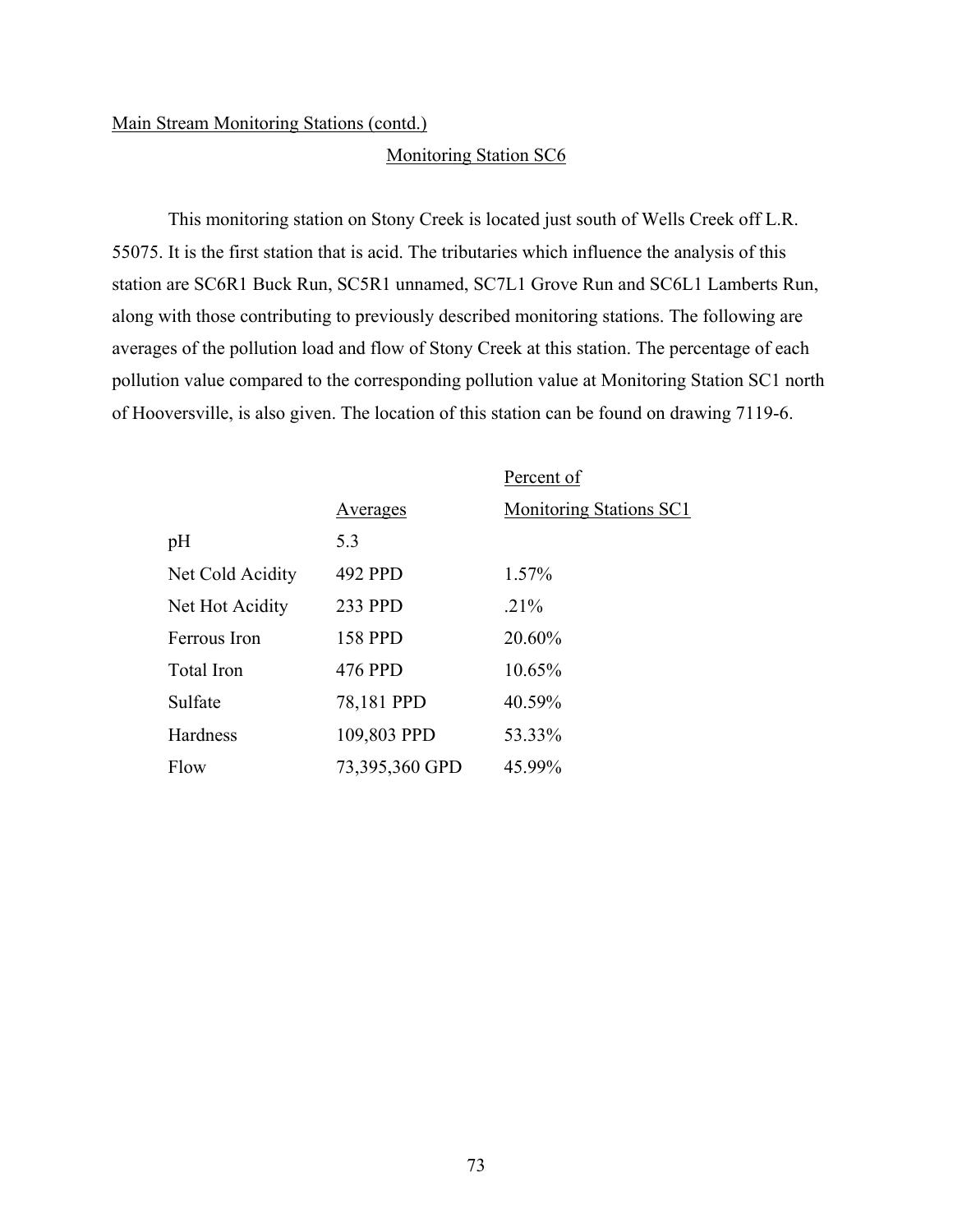## SL-179

# Water Sampling Data

# Monitoring Stations

|                |            |     | Cold Acidity             |         | <b>Hot Acidity</b> |                              | Alkalinity |           |
|----------------|------------|-----|--------------------------|---------|--------------------|------------------------------|------------|-----------|
| Date           | <b>GPM</b> | pH  | ppm                      | ppd     | ppm                | ppd                          | ppm        | ppd       |
| $05-01-72$     | 67,064     | 4.8 | 11.0                     | 8,867.0 |                    |                              | 1.0        | 806.11    |
| $06-15-72$     | 36,936     | 5.3 | 8.0                      | 3,552.0 | $\overline{a}$     | $\qquad \qquad \blacksquare$ | 3.0        | 1,332.00  |
| $07-19-72$     | 45,504     | 5.3 | 13.0                     | 7,110.0 | $\overline{a}$     |                              | 3.0        | 1,641.00  |
| $08-16-72$     | 10,229     | 4.6 | 45.5                     | 5,594.0 |                    |                              | $.5\,$     | 6,148.00  |
| 09-06-72       | 11,322     | 4.4 | 33.0                     | 4,491.0 |                    |                              | ۰          |           |
| 10-09-72       | 41,198     | 5.7 | -                        | -       | 6                  | 2,971                        | 22.0       | 10,894.00 |
| $11 - 13 - 72$ | 35,376     | 5.0 | $\overline{\phantom{0}}$ |         | 3                  | 1,276                        | 7.0        | 2,977.00  |
| $12 - 11 - 72$ | 104,000    | 5.3 |                          |         | 6                  | 7,500                        | 10.0       | 12,501.00 |
| $01-09-73$     | 40,000     | 6.4 | 2.0                      | 961.6   |                    |                              | 8.0        | 3,846.40  |
| $02 - 08 - 73$ | 78,000     | 6.2 | 2.0                      | 1,875.0 |                    |                              | 4.0        | 3,750.00  |
| $03 - 05 - 73$ | 94,000     | 6.0 | 3.0                      | 3,390.0 |                    |                              | 5.0        | 4,650.00  |
| $04 - 17 - 73$ | 48,000     | 4.9 | 3.0                      | 1,731.0 |                    |                              | 3.0        | 1,731.00  |
| Average        | 50,969     | 5.3 | 13.39                    | 4,175.0 | 5                  | 3,916                        | 5.54       | 3,683.00  |

| Ferrous Iron                                                       |                                                                                         | Total Iron                                                           |                                                                                                     | Sulfate                                                          |                                                                                                     | Hardness                                                                              |                                                                                  |
|--------------------------------------------------------------------|-----------------------------------------------------------------------------------------|----------------------------------------------------------------------|-----------------------------------------------------------------------------------------------------|------------------------------------------------------------------|-----------------------------------------------------------------------------------------------------|---------------------------------------------------------------------------------------|----------------------------------------------------------------------------------|
| ppm                                                                | ppd                                                                                     | ppm                                                                  | ppd                                                                                                 | ppm                                                              | ppd                                                                                                 | ppm                                                                                   | ppd                                                                              |
| .03<br>.03<br>.18<br>.16<br>.06<br>.06<br>.02<br>.08<br>.80<br>.50 | 24.18<br>13.32<br>98.45<br>19.67<br>8.17<br>29.71<br>8.50<br>100.01<br>384.60<br>469.00 | .21<br>.33<br>.65<br>.75<br>1.20<br>.34<br>.52<br>.88<br>.80<br>1.10 | 169.28<br>146.51<br>355.52<br>92.21<br>163.31<br>168.37<br>221.11<br>1,100.07<br>384.60<br>1,031.00 | 132<br>220<br>208<br>315<br>346<br>236<br>132<br>78<br>154<br>58 | 106,406<br>97,674<br>113,767<br>38,730<br>47,087<br>116,867<br>56,129<br>97,506<br>74,043<br>54,379 | 140<br>196<br>220<br>360<br>380<br>500<br>152<br>120<br>-<br>$\overline{\phantom{a}}$ | 112,855<br>87,018<br>120,331<br>44,263<br>51,714<br>247,600<br>64,633<br>150,010 |
| .30<br>.70                                                         | 338.96<br>403.87                                                                        | 1.10<br>1.10                                                         | 1,243.00<br>634.66                                                                                  | 72<br>94                                                         | 81,352<br>54,234                                                                                    | -                                                                                     |                                                                                  |
| .24                                                                | 158.20                                                                                  | .75                                                                  | 475.80                                                                                              | 170.42                                                           | 78,181                                                                                              | 258.5                                                                                 | 109,803                                                                          |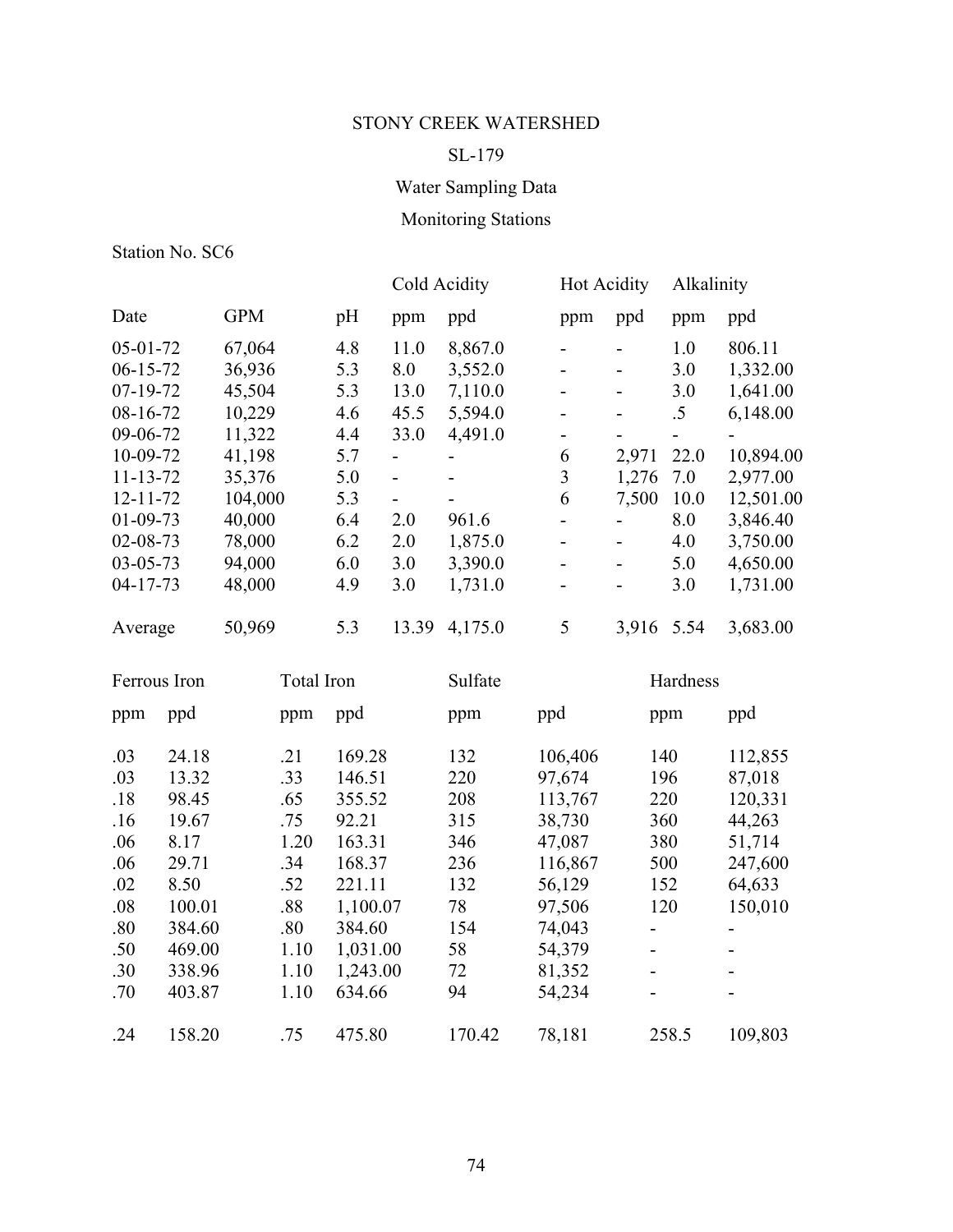#### Monitoring Station SC5

This monitoring station on Stony Creek is located north of the mouth of Wells Creek and L. R. 55075. The tributary which influences the analysis of this station is SC4R1 Wells Creek, along with those contributing to previously described monitoring stations. The following are averages of the pollution load and flow of Stony Creek at this station. The percentage of each pollution value compared to the corresponding pollution value at Monitoring Station SC1 north of Hooversville, is also given. The location of this station found on drawing 7119-6.

|                   |                | Percent of                    |
|-------------------|----------------|-------------------------------|
|                   | Averages       | <b>Monitoring Station SC1</b> |
| pH                | 5.0            |                               |
| Net Cold Acidity  | 4,313 PPD      | 13.81%                        |
| Net Hot Acidity   | 273 PPD        | 0.25%                         |
| Ferrous Iron      | <b>200 PPD</b> | 26.08%                        |
| <b>Total Iron</b> | 612 PPD        | 13.69%                        |
| Sulfate           | 84,630 PPD     | 43.93%                        |
| Hardness          | 101,469 PPD    | 49.28%                        |
| Flow              | 87,161,760 GPD | 54.61%                        |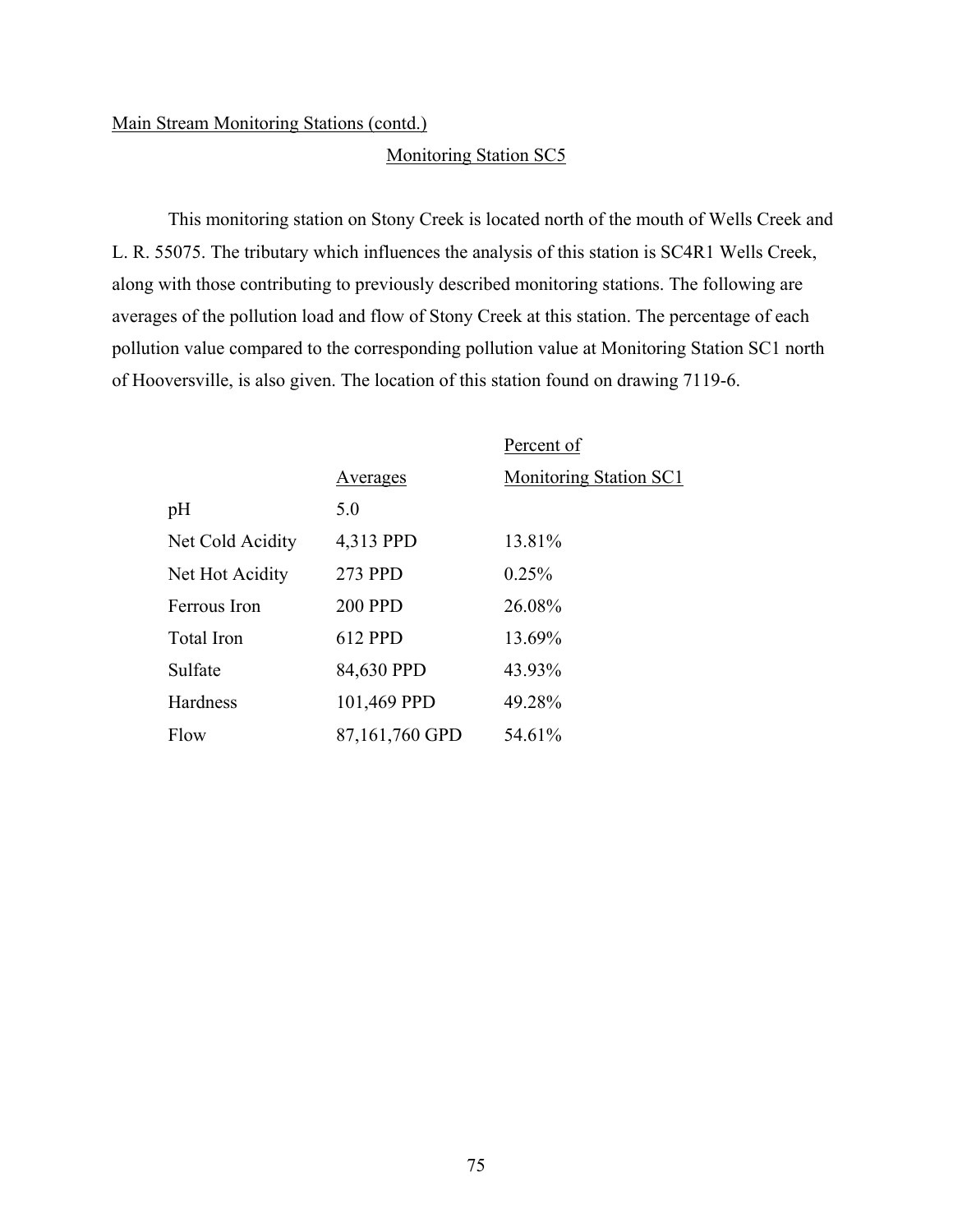## SL-179

# Water Sampling Data

# Monitoring Stations

|                |        |            |          |                          | Cold Acidity             |                          | <b>Hot Acidity</b>       |                          | Alkalinity                   |  |
|----------------|--------|------------|----------|--------------------------|--------------------------|--------------------------|--------------------------|--------------------------|------------------------------|--|
| Date           |        | <b>GPM</b> | pH       | ppm                      | ppd                      | ppm                      | ppd                      | ppm                      | ppd                          |  |
| $05 - 01 - 72$ |        | 75,812     | 4.7      | 13                       | 11,846                   | $\blacksquare$           | $\overline{a}$           | $\mathbf{1}$             | 911.26                       |  |
| $06 - 15 - 72$ |        | 34,531     | 5.2      | 8                        | 3,321                    | $\overline{a}$           | $\overline{a}$           | $\overline{\mathbf{3}}$  | 1,245.00                     |  |
| 07-19-72       |        | 31,212     | 4.8      | 16                       | 6,003                    | $\overline{\phantom{0}}$ | $\overline{\phantom{0}}$ | $\overline{2}$           | 750.34                       |  |
| 08-16-72       |        | 19,436     | 4.4      | 43                       | 10,045                   | $\overline{a}$           | $\overline{a}$           | $\overline{\phantom{0}}$ |                              |  |
| 09-06-72       |        | 12,384     | 4.5      | 35 <sup>°</sup>          | 5,210                    | $\overline{\phantom{0}}$ | $\overline{a}$           | $\overline{\phantom{0}}$ |                              |  |
| 10-09-72       |        | 32,211     | 5.4      | $\overline{\phantom{0}}$ |                          | $\overline{4}$           | 1,549                    | 9                        | 3,485.00                     |  |
| $11 - 13 - 72$ |        | 34,264     | 5.2      | $\overline{\phantom{0}}$ | $\overline{\phantom{0}}$ | $\overline{4}$           | 1,647                    | $\tau$                   | 2,883.00                     |  |
| $12 - 11 - 72$ |        | 130,000    | 5.1      | $\frac{1}{2}$            |                          | $\overline{3}$           | 4,688                    | $\mathfrak{Z}$           | 4,688.00                     |  |
| $01 - 09 - 73$ |        | 71,000     | 5.1      | 8                        | 6,827                    | $\overline{a}$           | $\overline{a}$           | $\overline{2}$           | 1,707.00                     |  |
| $02 - 08 - 73$ |        | 86,000     | 5.7      | $\mathfrak{Z}$           | 3,101                    | $\overline{\phantom{0}}$ | $\blacksquare$           | $\overline{\mathbf{3}}$  | 3,101.00                     |  |
| $03 - 05 - 73$ |        | 130,000    | 5.5      | 5                        | 7,813                    | $\overline{a}$           | $\overline{a}$           | 5                        | 7,813.00                     |  |
| $04 - 17 - 73$ |        | 69,500     | 4.9      | $\overline{7}$           | 5,848                    | $\overline{\phantom{0}}$ | $\overline{\phantom{a}}$ | $\overline{2}$           | 1,671.00                     |  |
| Average        |        | 60,529     | 5.0      | 15.33                    | 6,668                    | 3.67                     | 2,628                    | $\overline{3}$           | 2,355.00                     |  |
| Ferrous Iron   |        | Total Iron |          |                          | Sulfate                  |                          |                          | Hardness                 |                              |  |
| ppm            | ppd    | ppm        | ppd      |                          | ppm                      | ppd                      |                          | ppm                      | ppd                          |  |
| .10            | 91.13  | 0.50       | 455.63   |                          | 160                      | 145,802                  |                          | 160                      | 145,802                      |  |
| .02            | 8.30   | 0.54       | 224.13   |                          | 200                      | 83,013                   | 208                      |                          | 86,333                       |  |
| .06            | 22.51  | 1.06       | 397.68   |                          | 230                      | 86,289                   | 232                      |                          | 87,039                       |  |
| .16            | 37.38  | 0.63       | 147.18   |                          | 320                      | 74,759                   | 360                      |                          | 84,103                       |  |
| .06            | 8.93   | 0.36       | 53.59    |                          | 336                      | 50,016                   | 388                      |                          | 57,756                       |  |
| .06            | 23.23  | 0.44       | 170.36   |                          | 226                      | 87,501                   | 400                      |                          | 154,870                      |  |
| .02            | 8.24   | 0.39       | 160.62   |                          | 128                      | 52,717                   | 172                      |                          | 70,838                       |  |
| .12            | 187.50 | 1.09       | 1,703.00 |                          | 72                       | 112,507                  | 80                       |                          | 125,008                      |  |
| $.5\,$         | 426.70 | 0.70       | 597.40   |                          | 146                      | 124,599                  | $\overline{\phantom{0}}$ |                          | $\overline{\phantom{0}}$     |  |
| $.5\,$         | 517.00 | 1.00       | 1,034.00 |                          | 82                       | 84,765                   | $\overline{\phantom{0}}$ |                          | -                            |  |
| $\cdot$ 3      | 468.78 | 1.00       | 1,563.00 |                          | 72                       | 112,507                  | $\overline{\phantom{0}}$ |                          | $\qquad \qquad \blacksquare$ |  |
| .6             | 501.23 | 1.00       | 835.39   |                          | 130                      | 1,086                    | $\overline{\phantom{0}}$ |                          | $\qquad \qquad \blacksquare$ |  |
| Average        |        |            |          |                          |                          |                          |                          |                          |                              |  |
| .28            | 200.08 | .73        | 611.83   |                          | 175.17                   | 84,630                   | 250                      |                          | 101,469                      |  |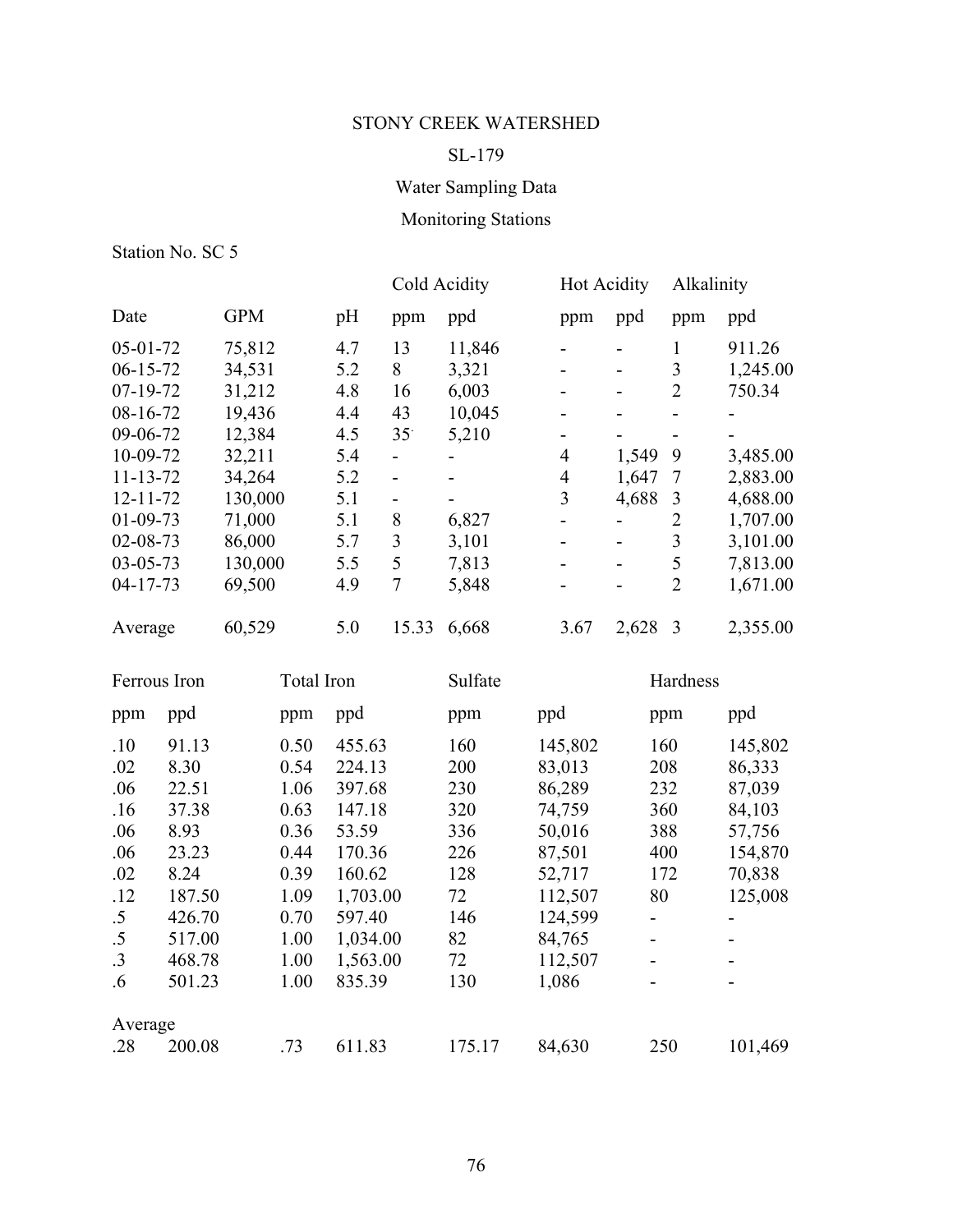#### Monitoring Station SC4

This monitoring station on Stony Creek is located just north of the bridge on Pa. State Route 403 (old Pa. State Route 53) near the Kantner High School. The tributaries which influence the analysis of this station are SC5L3 unnamed, SC3R1 Beaverdam Run, SC2R2 unnamed, SC2R1 unnamed, SC5L2 unnamed and SC5L1 unnamed along with those contributing to previously described monitoring stations. The following are averages of the pollution load and flow of Stony Creek at this station. The percentage of each pollution value compared to the corresponding pollution value at Monitoring Station SC1 north of Hooversville, is also given. The location of this station is shown on drawing 7119-6.

|                   |                 | Percent of                    |
|-------------------|-----------------|-------------------------------|
|                   | <b>Averages</b> | <b>Monitoring Station SC1</b> |
| pH                | 5.6             |                               |
| Net Cold Acidity  | 2,189 PPD       | 7.01%                         |
| Net Hot Acidity   | 0 PPD           | $0\%$                         |
| Ferrous Iron      | 210 PPD         | 27.42%                        |
| <b>Total Iron</b> | 611 PPD         | 13.67%                        |
| Sulfate           | 106,781 PPD     | 51.86%                        |
| Hardness          | 174,425 PPD     | 84.71%                        |
| Flow              | 108,182,880 GPD | 67.78%                        |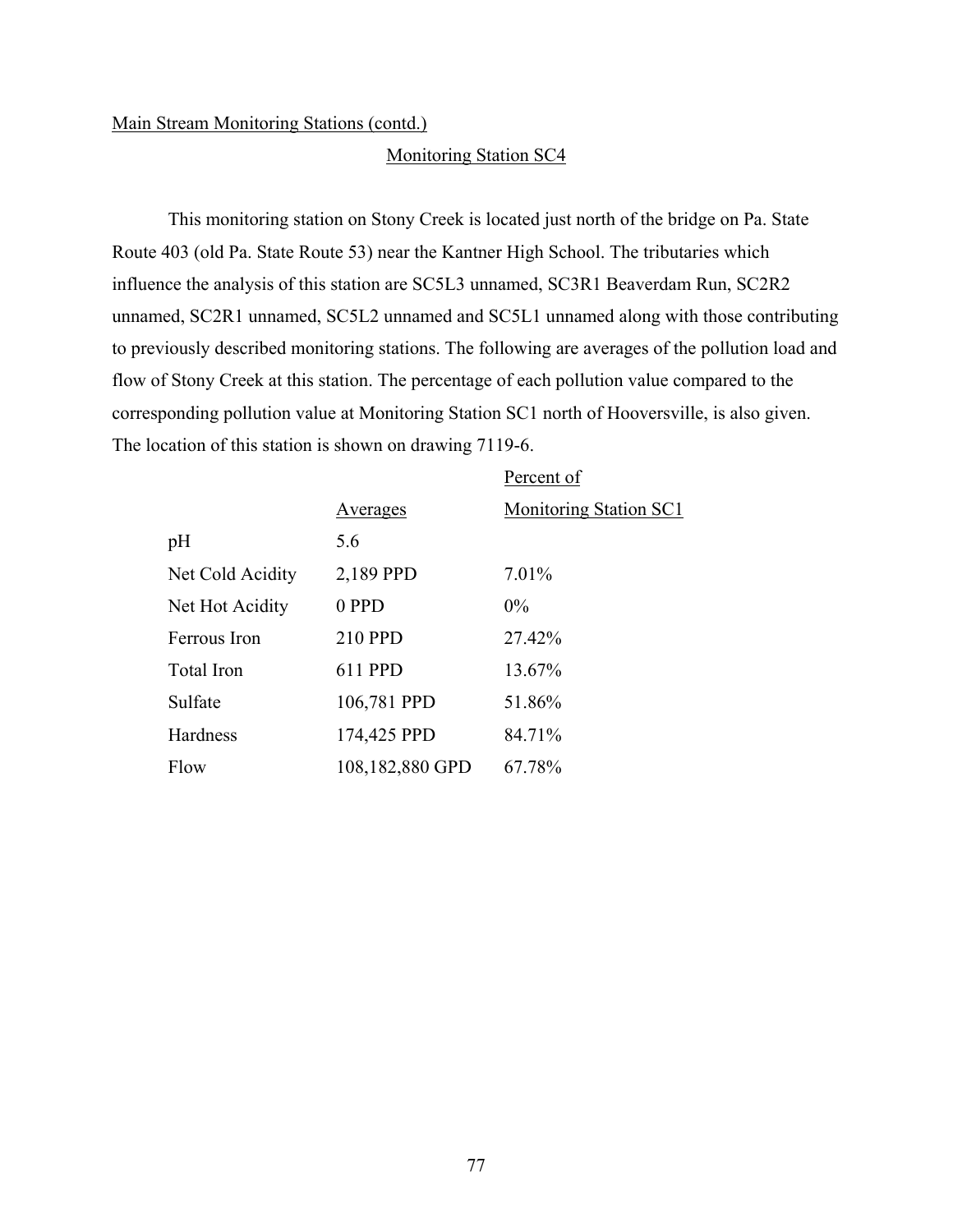## SL-179

## Water Sampling Data

## Monitoring Stations

Station No. SC 4

Average

|                |       |            |            |        |                          | Cold Acidity | <b>Hot Acidity</b> |         | Alkalinity              |         |
|----------------|-------|------------|------------|--------|--------------------------|--------------|--------------------|---------|-------------------------|---------|
| Date           |       | <b>GPM</b> |            | pH     | ppm                      | ppd          | ppm                | ppd     | ppm                     | ppd     |
| 04-05-72       |       | 272,430    |            | 6.1    | 6                        | 19,631       |                    |         | 4                       | 13,088  |
| 05-02-72       |       | 60,453     |            | 4.8    | 10                       | 7,266        |                    |         | $\mathbf{1}$            | 727     |
| $06 - 15 - 72$ |       | 42,646     |            | 5.8    | $\overline{4}$           | 2,050        |                    |         | 4                       | 2,050   |
| 07-20-72       |       | 45,221     |            | 6.8    | 8                        | 4,348        |                    |         | 4                       | 2,174   |
| 08-16-72       |       | 17,708     |            | 4.8    | 39                       | 8,301        |                    |         | $\mathbf{1}$            | 212.85  |
| 09-06-72       |       | 8,987      |            | 5.8    | 9                        | 972          |                    |         | $\overline{\mathbf{3}}$ | 324.07  |
| 10-09-72       |       | 40,311     |            | 6.3    | $\overline{\phantom{0}}$ |              |                    |         | 8                       | 3,876   |
| 11-06-72       |       | 24,458     |            | 5.6    | $\overline{a}$           |              |                    |         | 20                      | 5,880   |
| $12 - 11 - 72$ |       | 170,000    |            | 5.3    | $\blacksquare$           |              | 5                  | 10,2177 |                         | 14,304  |
| 01-09-73       |       | 68,300     |            | 5.2    | 6                        | 4,926        |                    |         | 2                       | 1,642   |
| $02 - 07 - 73$ |       | 96,000     |            | 5.2    | 5                        | 5,770        |                    |         | $\overline{2}$          | 2,308   |
| $03 - 05 - 73$ |       | 55,000     |            | 5.7    | 5                        | 3,366        |                    |         | $\overline{4}$          | 2,644   |
| Average        |       | 75,127     |            | 5.6    | 10.22                    | 6,292        | 1.67               | 3,406   | 5                       | 4,103   |
| Ferrous Iron   |       |            | Total Iron |        |                          | Sulfate      |                    |         | Hardness                |         |
| ppm            | ppd   |            | ppm        | ppd    |                          | ppm          | ppd                |         | ppm                     | ppd     |
| .03            | 98.16 |            | .12        | 392.63 |                          | 60           | 196,313            | 84      |                         | 274,838 |
| .10            | 72.66 |            | .27        | 196.19 |                          | 150          | 108,997            | 152     |                         | 110,450 |
| .12            | 61.51 |            | .34        | 174.29 |                          | 266          | 115,849            | 236     |                         | 120,975 |
| .12            | 65.23 |            | 58         | 315.26 |                          | 266          | 144,586            | 208     |                         | 113,060 |
| .12            | 25.54 |            | 83         | 176.67 |                          | 325          | 69,176             | 348     |                         | 74,072  |
| .02            | 2.16  |            | .34        | 36.73  |                          | 316          | 34,136             | 384     |                         | 41,481  |

.06 29.07 .55 266.49 246 119,196 500 242,269 .03 8.82 .29 85.26 170 49,978 216 63,502 .10 204.34 .96 1,961.66 75 153,255 140 286,076

1.50 1,231.46 1.7 1,395.65 169 138,744 - - .40 462.00 1.1 1,270.00 84 96,930 - -

| .40     | 264.44 |     | 1.6 11,058.00 | - 82   | 54,210  | $\blacksquare$ | -       |
|---------|--------|-----|---------------|--------|---------|----------------|---------|
| Average |        |     |               |        |         |                |         |
| .26     | 210.37 | .72 | 610.74        | 184.08 | 106,781 | 252            | 174,425 |
|         |        |     |               |        |         |                |         |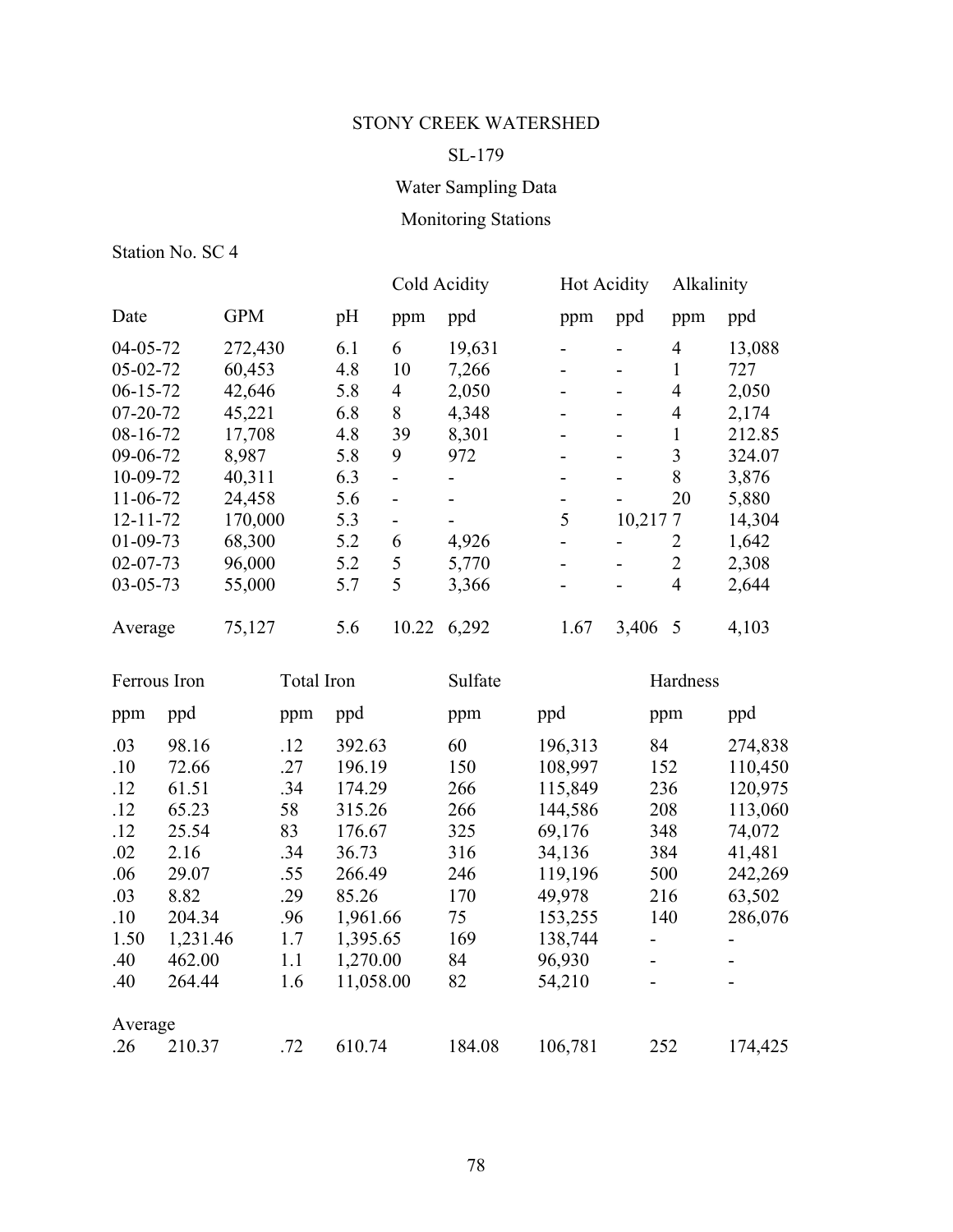#### Monitoring Station SC3

This monitoring station on Stony Creek is located a few hundred yards downstream of the mouth of Oven Run (SC4L2). The tributaries which influence the analysis of this station are SC1R3 unnamed and SC4L2 Oven Run along with those contributing to previously described monitoring stations. The following are averages of the pollution load and flow of Stony Creek at this station. The percentage of each pollution value compared to the corresponding pollution value at Monitoring Station SC1 north of Hooversville, is also given. The location of this station is shown on drawing 7119-6.

|                  |                | Percent of                    |
|------------------|----------------|-------------------------------|
|                  | Averages       | <b>Monitoring Station SC1</b> |
| pH               | 4.4            |                               |
| Net Cold Acidity | 32,050 PPD     | 102.59%                       |
| Net Hot Acidity  | 36,080 PPD     | 33.59%                        |
| Ferrous Iron     | 617 PPD        | 80.41%                        |
| Total Iron       | 1,832 PPD      | 40.99%                        |
| Sulfate          | 144,717 PPD    | 70.28%                        |
| Hardness         | 137,769 PPD    | 66.91%                        |
| Flow             | 89,948,160 GPD | 56.36%                        |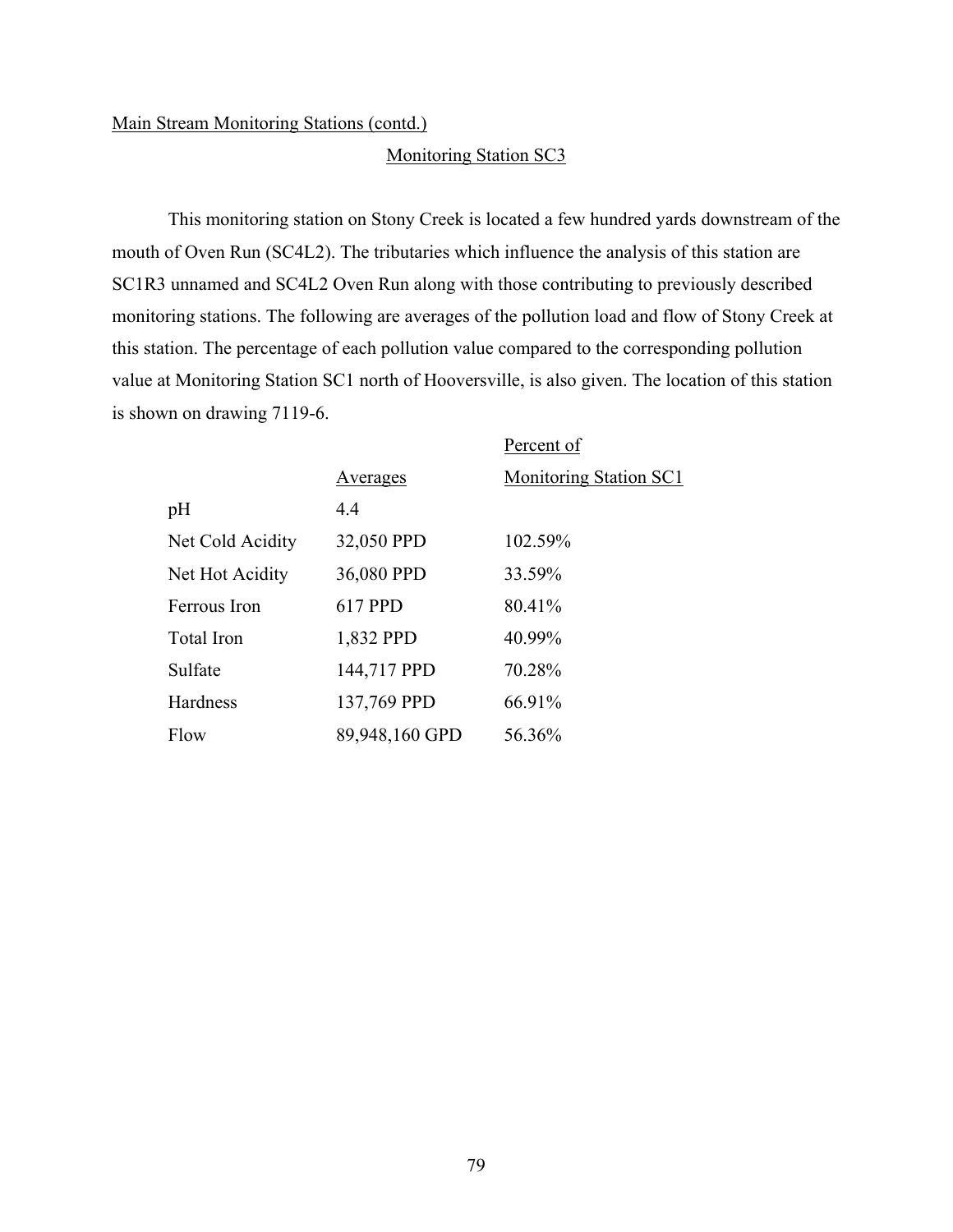## SL-179

# Water Sampling Data

# Monitoring Stations

|                |            |     | Cold Acidity |         | <b>Hot Acidity</b> |            | Alkalinity     |        |
|----------------|------------|-----|--------------|---------|--------------------|------------|----------------|--------|
| Date           | <b>GPM</b> | pH  | ppm          | ppd     | ppm                | ppd        | ppm            | ppd    |
| $04 - 05 - 72$ |            | 4.2 | 35           |         |                    |            |                |        |
| $05 - 01 - 72$ | 84,816     | 5.3 | 5            | 5,097   |                    | -          | 3              | 3,058  |
| $06-15-72$     | 37,051     | 4.3 | 26           | 11,519  |                    |            |                |        |
| $07 - 20 - 72$ | 16,070     | 5.9 | 7            | 1,352   |                    |            | 3              | 579    |
| $08-15-72$     | 24,250     | 4.5 | 26           | 7,579   |                    |            |                |        |
| 09-05-72       | 21,879     | 4.7 | 14           | 3,682   |                    |            | $\overline{2}$ | 526    |
| 10-09-72       | 47,628     | 4.0 | -            |         | 47                 | $26,906 -$ |                |        |
| $11-06-72$     | 39,406     | 4.7 | -            |         | 14                 | 6,631      | 10             | 4,737  |
| 12-04-72       | 100,000    | 3.9 |              |         | 64                 | 76,928     |                |        |
| $01 - 09 - 73$ | 63,000     | 3.5 | 88           | 66,639  |                    |            |                |        |
| $02 - 07 - 73$ | 100,000    | 3.7 | 88           | 105,776 |                    |            |                |        |
| $03 - 05 - 73$ | 153,000    | 3.9 | 33           | 60,689  |                    |            |                |        |
| Average        | 62,464     | 4.4 | 35.78        | 32,792  | 41.67              | 36,822 1.5 |                | 741.67 |

|         | Ferrous Iron | <b>Total Iron</b> |                | Sulfate |         | Hardness |         |
|---------|--------------|-------------------|----------------|---------|---------|----------|---------|
| ppm     | ppd          | ppm               | ppd            | ppm     | ppd     | ppm      | ppd     |
| .12     |              | .24               | $\blacksquare$ | 88      | -       | 96       |         |
| .03     | 30.58        | .23               | 234.48         | 140     | 142,728 | 152      | 154,962 |
| .03     | 13.36        | .58               | 250.30         | 216     | 96,196  | 220      | 97,978  |
| .06     | 11.59        | .54               | 104.31         | 216     | 41,723  | 228      | 44,041  |
| .13     | 37.89        | .39               | 113.68         | 315     | 91,818  | 316      | 92,109  |
| .08     | 21.04        | .30               | 78.90          | 345     | 90,730  | 388      | 102,038 |
| .03     | 17.17        | 5.90              | 3,378.00       | 270     | 154,572 | 600      | 343,493 |
| .02     | 9.47         | 1.50              | 710.49         | 166     | 78,628  | 240      | 113,678 |
| .03     | 36.06        | .21               | 252.42         | 75      | 90,150  | 128      | 153,856 |
| 3.60    | 2,726.00     | 4.30              | 3,256.00       | 280     | 212,033 | -        |         |
| 1.70    | 2,044.00     | 5.20              | 6,251.00       | 310     | 372,620 |          |         |
| 1.00    | 1,83900      | 3.00              | 5,517.00       | 120     | 220,687 |          |         |
| Average |              |                   |                |         |         |          |         |
| .57     | 616.92       | 1.87              | 1,832.55       | 211.75  | 144,717 | 263.11   | 137,769 |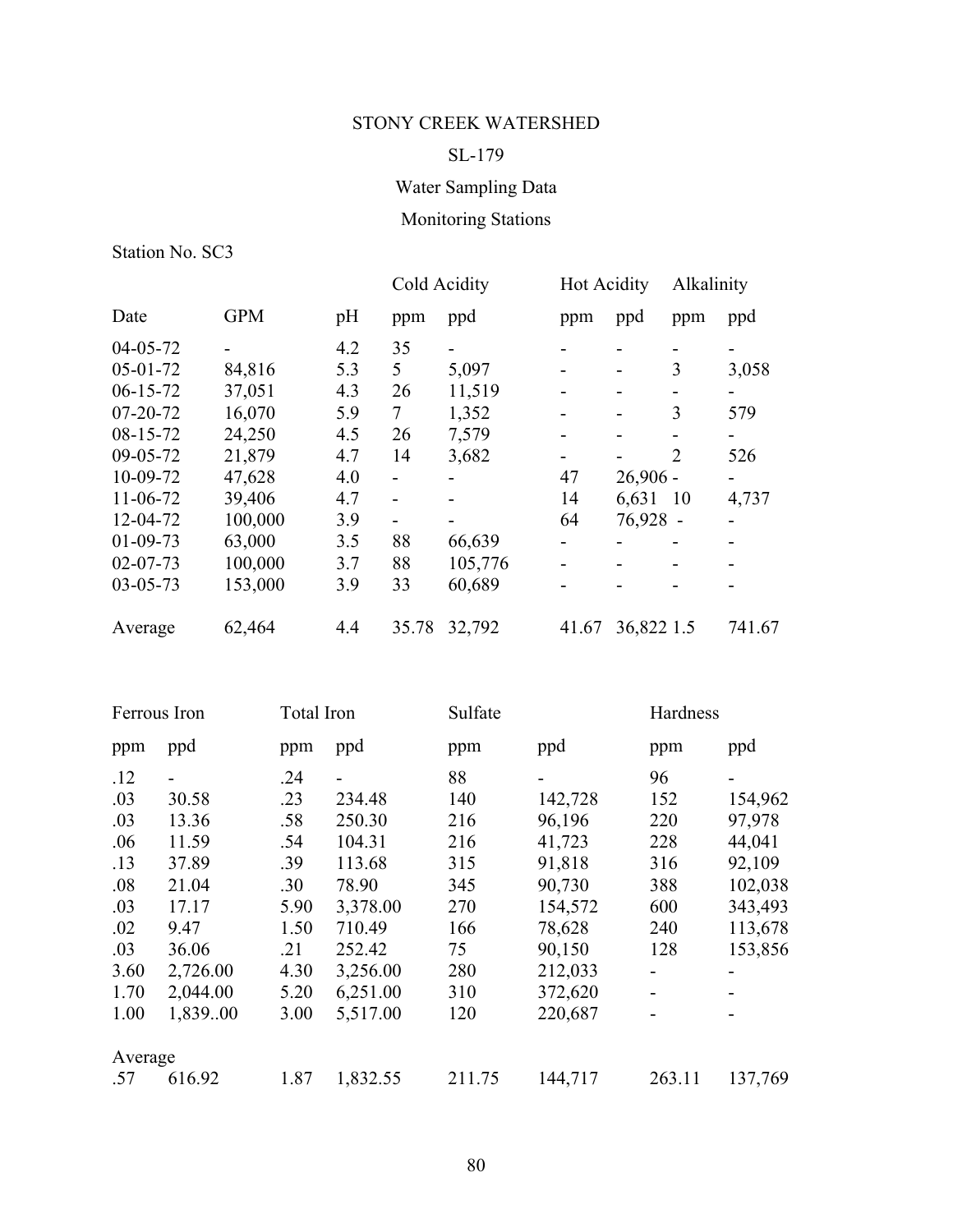#### Monitoring Station SC2

This monitoring station on Stony Creek is located to the east of L.R. 55083, just south of the division of sub-watersheds 2L and 3L. The tributaries which influence the analysis of this station are SC4L1 unnamed, SC3L2 Pokeytown Run, and SC3L1 unnamed along with those contributing to previously described monitoring stations. The following are averages of the pollution load and flow of Stony Creek at this station. The percentage of each pollution value compared to the corresponding pollution value at Monitoring Station SC1 north of Hooversville, is also given. The location of this station is shown on drawing 7119-6.

|                  |                 | Percent of                    |
|------------------|-----------------|-------------------------------|
|                  | Averages        | <b>Monitoring Station SCI</b> |
| pH               | 4.6             |                               |
| Net Cold Acidity | 27,100 PPD      | 86.75%                        |
| Net Hot Acidity  | 25,412 PPD      | 24.14%                        |
| Ferrous Iron     | <b>780 PPD</b>  | 101.63%                       |
| Total Iron       | 4,307 PPD       | 96.38%                        |
| Sulfate          | 147,035 PPD     | 71.41%                        |
| Hardness         | 145,338 PPD     | 70.58%                        |
| Flow             | 135,394,560 GPD | 84.83%                        |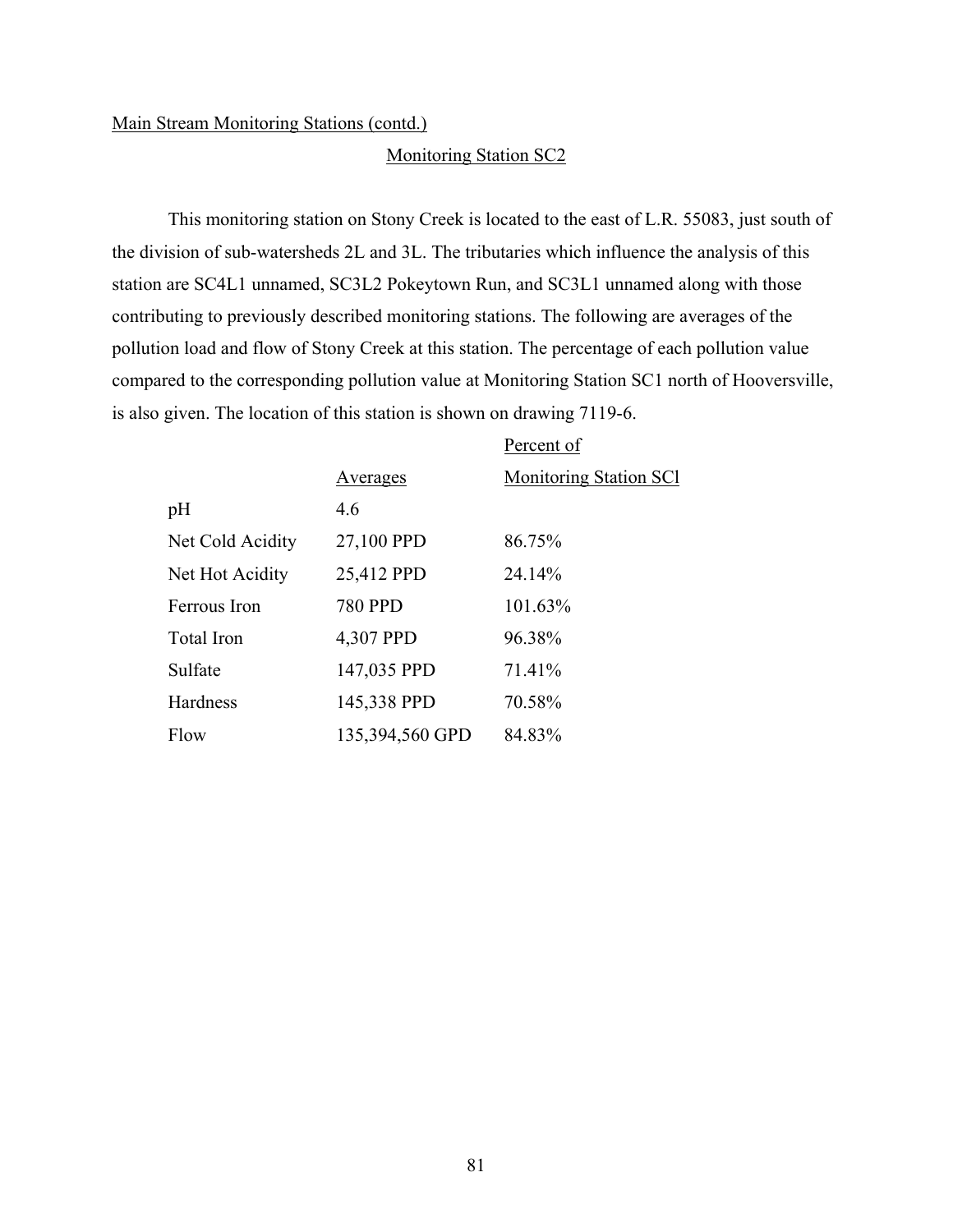## SL-179

# Water Sampling Data

# Monitoring Stations

|                |            |     | Cold Acidity   |                          | <b>Hot Acidity</b> |            | Alkalinity     |       |
|----------------|------------|-----|----------------|--------------------------|--------------------|------------|----------------|-------|
| Date           | <b>GPM</b> | pH  | ppm            | ppd                      | ppm                | ppd        | ppm            | ppd   |
| $04 - 05 - 72$ |            | 7.0 | $\overline{4}$ |                          |                    |            | 10             |       |
| $05 - 01 - 72$ | 86,193     | 3.9 | 30             | 31,081                   |                    |            |                |       |
| $06-19-72$     | 35,089     | 4.2 | 36             | 15,184                   |                    |            |                |       |
| $07 - 13 - 72$ | 76,910     | 4.2 | 43             | 39,752                   |                    |            |                |       |
| $08 - 15 - 72$ | 17,303     | 3.7 | 88             | 18,302                   |                    |            |                |       |
| $09 - 05 - 72$ | 11,030     | 3.4 | 92             | 12,197                   |                    |            |                |       |
| 10-09-72       | 76,419     | 4.3 | Ξ.             |                          | 31                 | $28,475 -$ |                |       |
| $11-06-72$     | 36,320     | 6.7 | -              |                          | 34                 | 14,8437    |                | 3,056 |
| 12-04-72       | 143,000    | 4.6 | Ξ.             | $\overline{\phantom{a}}$ | 21                 | 36,096 1   |                | 1,719 |
| $01-09-73$     | 72,000     | 4.5 | 44             | 38,079                   |                    |            |                |       |
| $02 - 07 - 73$ | 150,000    | 4.6 | 15             | 27,045                   |                    |            |                |       |
| $03 - 05 - 73$ | 330,000    | 4.6 | 111            | 43,633                   |                    |            | $\overline{2}$ | 7,933 |
| Average        | 94,024     | 4.6 | 40.33          | 28,159                   | 28.67              | 26,47      | 11.67          | 1,059 |

| Ferrous Iron |          |       | Total Iron |        | Sulfate |                              | Hardness |  |
|--------------|----------|-------|------------|--------|---------|------------------------------|----------|--|
| ppm          | ppd      | ppm   | ppd        | ppm    | ppd     | ppm                          | ppd      |  |
| .08          |          | .14   | -          | 60     |         | 100                          |          |  |
| .08          | 82.88    | .33   | 341.89     | 166    | 171,983 | 160                          | 165,766  |  |
| .03          | 12.65    | 4.36  | 1,839      | 220    | 92,789  | 212                          | 89,415   |  |
| .08          | 73.96    | 4.00  | 3,678      | 220    | 203,381 | 228                          | 210,776  |  |
| .45          | 93.59    | 14.90 | 3,099      | 350    | 72,794  | 352                          | 73,210   |  |
| .20          | 26.52    | 11.80 | 1,564      | 330    | 43,752  | 500                          | 66,290   |  |
| .08          | 73.48    | 8.80  | 8,083      | 240    | 220,454 | 300                          | 275,567  |  |
| .08          | 34.93    | 6.70  | 2,925      | 186    | 81,202  | 220                          | 96,045   |  |
| .50          | 859.43   | 4.26  | 7,322      | 106    | 182,199 | 108                          | 185,637  |  |
| 3.00         | 2,596.00 | 6.90  | 5,972      | 200    | 173,088 | -                            |          |  |
| 1.30         | 2,344.00 | 3.00  | 5,409      | 50     | 90,150  | $\qquad \qquad \blacksquare$ |          |  |
| .60          | 2,380.00 | 1.80  | 7,140      | 72     | 285,595 |                              |          |  |
| Average      |          |       |            |        |         |                              |          |  |
| .54          | 779.77   | 5.58  | 4,307      | 183.33 | 147,035 | 242.22                       | 145,338  |  |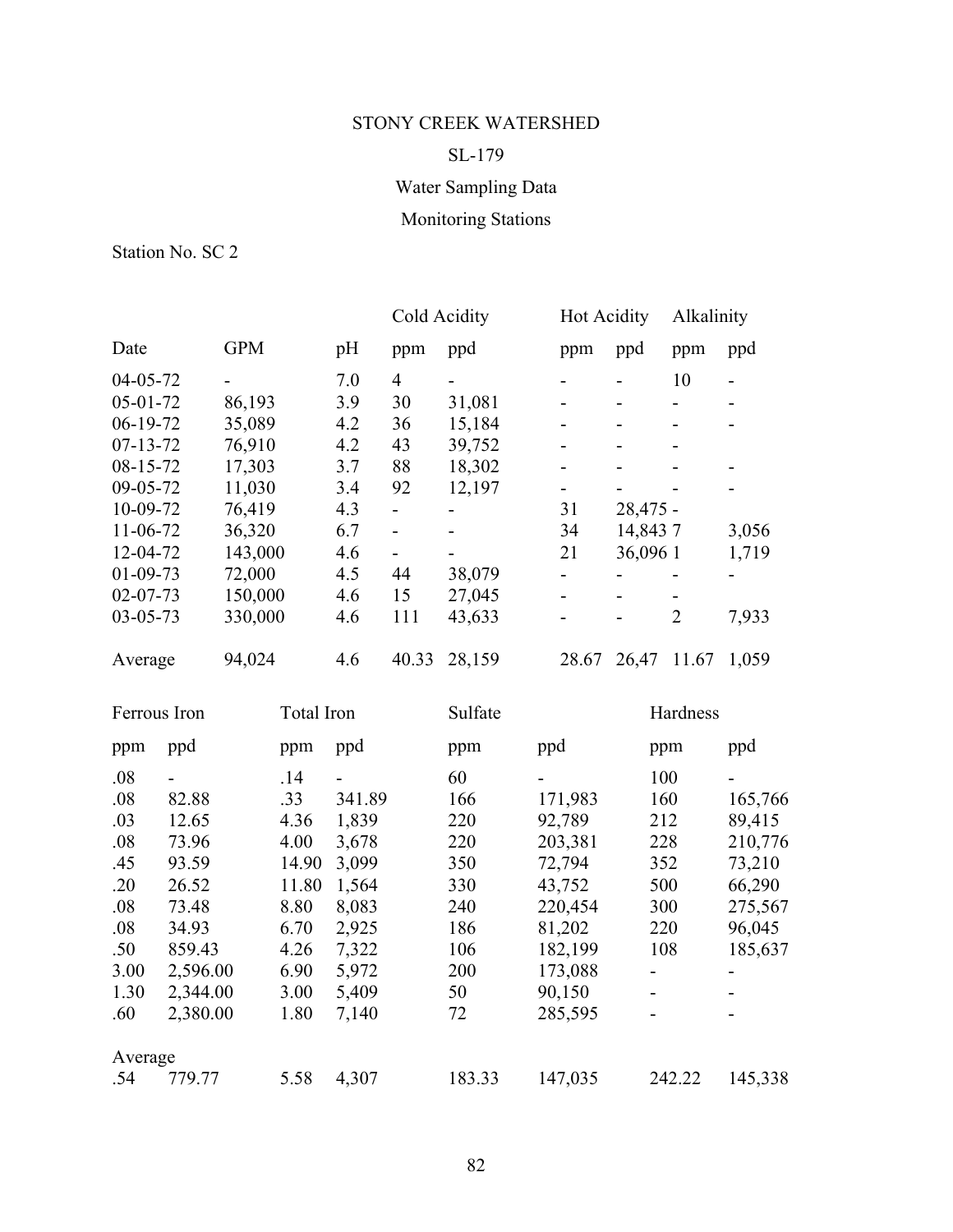### Monitoring Station SC1

This monitoring station on Stony Creek is located at the northern boundary of our study area, west of Pa. State Route 403 (Old Pa. State Route 53). The tributaries which influence the analysis of this station are SC1R2 unnamed, SC2L2 unnamed, SC2L1 Fallen Timber Run, SC1L2 Dixie Run, SC1R1 unnamed, and SC1L1 unnamed along with those contributing to previously described monitoring stations. The following are averages of the pollution load and flow of Stony Creek at this station. The location of this station is shown in drawing 7119-6.

|                  | Averages        |
|------------------|-----------------|
| pH               | 4.2             |
| Net Cold Acidity | 31,240 PPD      |
| Net Hot Acidity  | 108,525 PPD     |
| Ferrous Iron     | <b>767 PPD</b>  |
| Total Iron       | 4,469 PPD       |
| Sulfate          | 192,628 PPD     |
| Hardness         | 205,905 PPD     |
| Flow             | 159,600,960 GPD |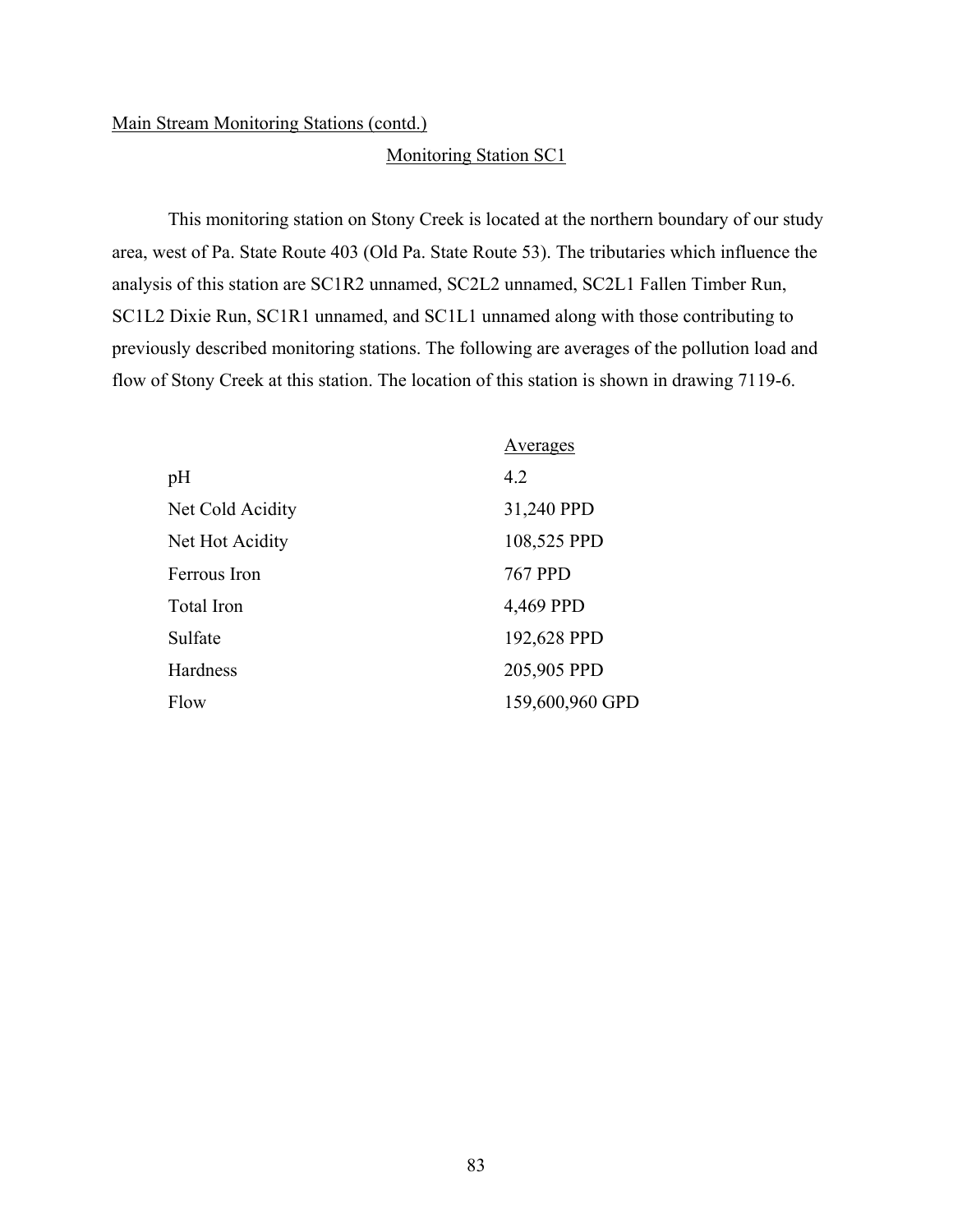## SL-179

# Water Sampling Data

# Monitoring Stations

|                |            |     | Cold Acidity   |        | Hot Acidity    |                           | Alkalinity     |        |
|----------------|------------|-----|----------------|--------|----------------|---------------------------|----------------|--------|
| Date           | <b>GPM</b> | pH  | ppm            | ppd    | ppm            | ppd                       | ppm            | ppd    |
| $04 - 05 - 72$ |            | 4.9 | 9              |        |                |                           | $\overline{2}$ |        |
| $05 - 01 - 72$ | 116,123    | 4.0 | 29             | 40,478 |                |                           |                |        |
| $06-19-72$     | 73,031     | 4.2 | 40             | 35,113 |                |                           |                |        |
| $07 - 13 - 72$ | 73,085     | 4.2 | 47             | 41,289 |                |                           |                |        |
| $08 - 15 - 72$ | 25,281     | 3.9 | 75             | 22,791 |                |                           |                |        |
| 09-05-72       | 14,306     | 3.5 | 93             | 15,992 | Ξ.             |                           |                |        |
| 10-09-72       | 46,134     | 4.3 |                |        | 32             | $17,745 -$                |                |        |
| $11-06-72$     | 44,215     | 4.2 |                |        | 500            | $265,730 -$               |                |        |
| 12-04-72       | 180,000    | 4.4 | $\blacksquare$ |        | 21             | $45,436 -$                |                |        |
| $01-09-73$     | 65,000     | 3.7 | 40             | 31,252 |                |                           |                |        |
| $02 - 07 - 73$ | 212,000    | 4.4 | 16             | 40,772 |                |                           |                |        |
| $03 - 06 - 73$ | 370,000    | 4.8 | 7              | 31,132 | $\blacksquare$ |                           | 3              | 13,342 |
| Average        | 110,834    | 4.2 | 39.55          | 32,352 |                | 184.33 109,637 0.42 1,112 |                |        |

| Ferrous Iron |          |      | <b>Total Iron</b> |        | Sulfate                  |                          | Hardness |  |
|--------------|----------|------|-------------------|--------|--------------------------|--------------------------|----------|--|
| ppm          | ppd      | ppm  | ppd               | ppm    | ppd                      | ppm                      | ppd      |  |
| .03          |          | .20  | $\blacksquare$    | 65     | $\overline{\phantom{0}}$ | 100                      |          |  |
| .02          | 27.92    | 5.30 | 7,398             | 166    | 231,703                  | 200                      | 279,160  |  |
| .10          | 87.78    | 2.22 | 1,949             | 240    | 210,680                  | 224                      | 196,635  |  |
| .08          | 70.28    | 3.76 | 3,303             | 240    | 210,835                  | 260                      | 228,405  |  |
| .20          | 60.78    | 1.40 | 425.43            | 340    | 103,318                  | 344                      | 104,535  |  |
| .13          | 22.35    | 1.88 | 323.28            | 354    | 60,873                   | 440                      | 75,662   |  |
| .12          | 66.54    | 4.70 | 2,606             | 250    | 138,632                  | 500                      | 277,265  |  |
| .20          | 106.29   | 5.20 | 2,764             | 205    | 108,949                  | 360                      | 191,326  |  |
| .12          | 259.63   | 4.50 | 9,736             | 145    | 313,722                  | 136                      | 294,250  |  |
| .70          | 546.91   | 6.40 | 5,000             | 200    | 156,260                  | $\overline{\phantom{0}}$ |          |  |
| 1.60         | 4,078.00 | 3.00 | 7,645             | 100    | 254,824                  | $\blacksquare$           |          |  |
| .70          | 3,113.00 | 1.80 | 8,005             | 74     | 329,107                  | $\overline{\phantom{0}}$ |          |  |
| Average      |          |      |                   |        |                          |                          |          |  |
| .33          | 767.23   | 3.36 | 4,469             | 198.25 | 192,628                  | 284.89                   | 205,905  |  |